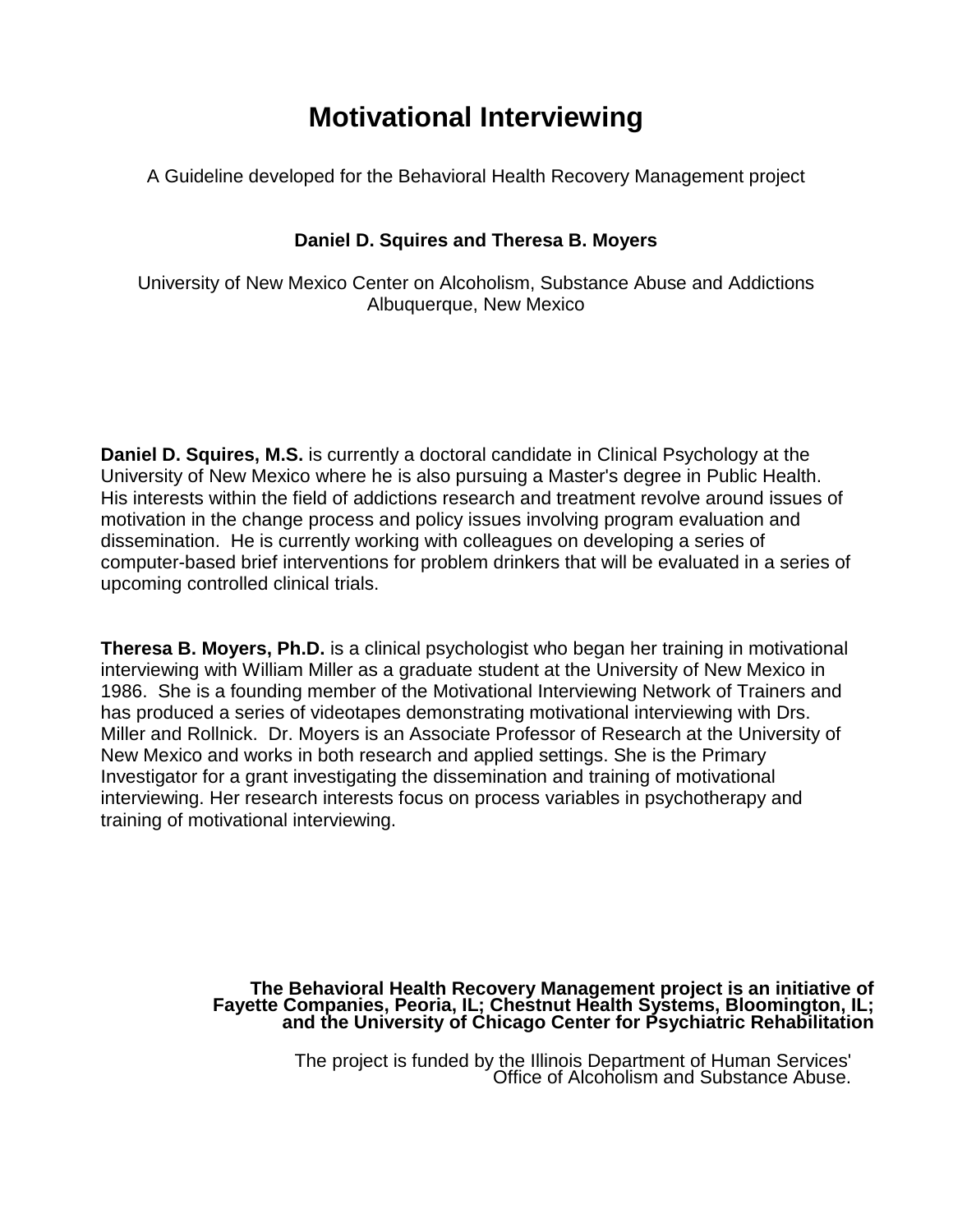# **Table of Contents**

| Recommended Assessment and Treatment Manuals for MI or MET  22 |
|----------------------------------------------------------------|
|                                                                |
|                                                                |
|                                                                |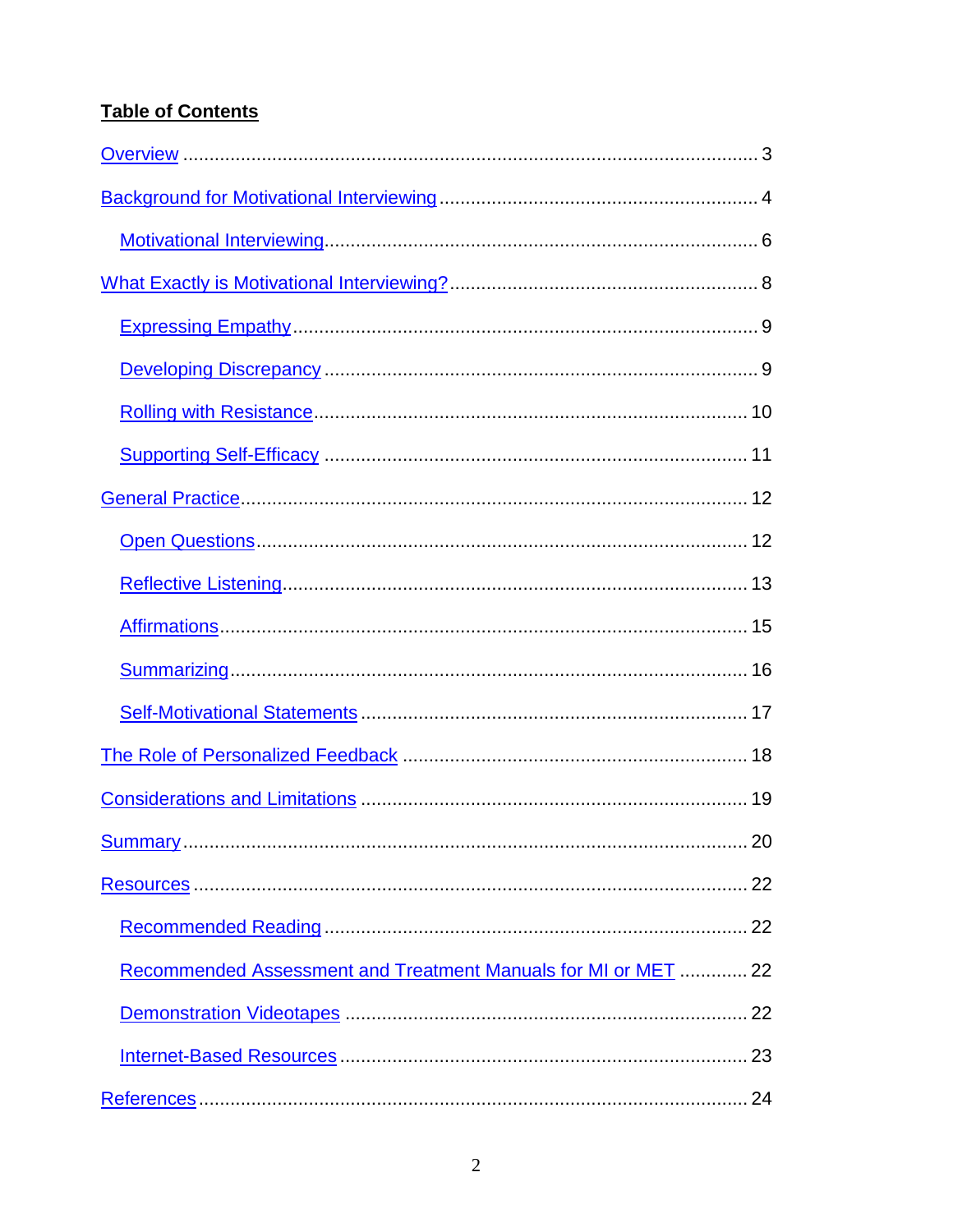## <span id="page-2-0"></span>**Overview**

 Motivational Interviewing (MI; Miller & Rollnick, 1991; in press) is a therapeutic technique designed to engage ambivalent or resistant consumers in the process of change. Specifically, Miller & Rollnick (in press) define Motivational Interviewing as, "A client-centered, directive method for enhancing intrinsic motivation to change by exploring and resolving ambivalence" (p. 30). MI incorporates an explicitly egalitarian style that abandons traditional confrontational treatment methods in favor of eliciting responses for change from consumers themselves.

 This guideline will introduce clinicians to the use of Motivational Interviewing with consumers who present for substance abuse treatment. The job of the MI therapist is to prepare unmotivated consumers for change by encouraging change talk, and decreasing resistance to the notion of reducing the use of alcohol or drugs. While MI has proven to be effective with a variety of abused substances (Aubrey, 1998; Saunders, Wilkinson, & Phillips, 1995; Stephens, Roffman, Cleaveland, Curtin, & Wertz, 1994), given the brief nature of this guideline, we have chosen to focus largely on issues related to the use of MI with alcohol abuse and dependence. Therefore, while references to aspects of both drug and alcohol abuse will sometimes be made, examples and discussions will typically be related to the use of alcohol.

 This guideline is intended to provide an introductory understanding of the basic principles of Motivational Interviewing. We will emphasize the first phase of MI, which focuses on addressing consumer ambivalence about change, and is specific to those consumers for whom change plans and treatment planning represent premature goals. Like any clinical skill, proficient use of MI will require far more than simply reading through this guideline. Additionally, MI should be thought of not as a programmed, point-by-point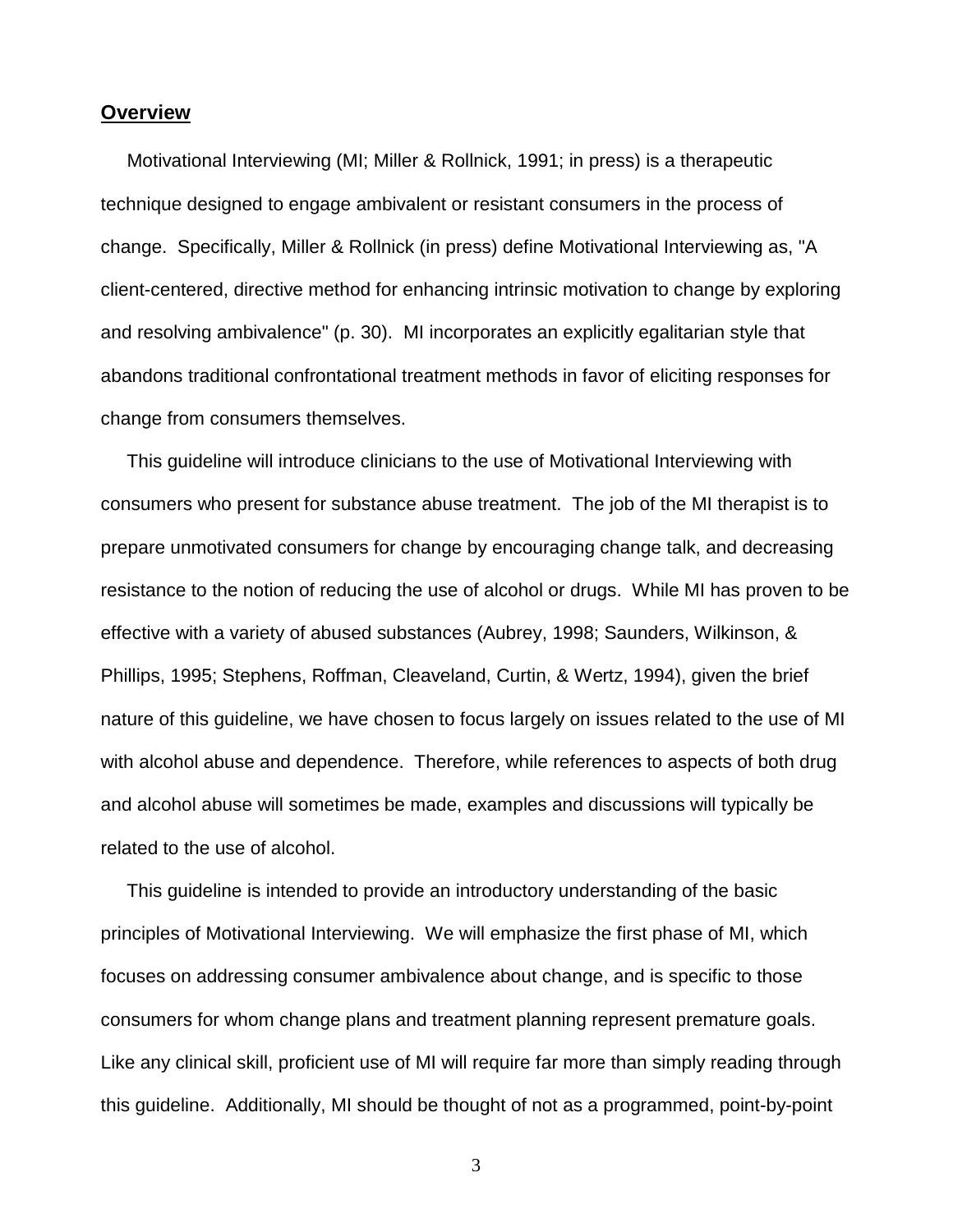<span id="page-3-0"></span>treatment approach but, rather, a diffuse *style* of clinical interaction. As a result, the acquisition of proficient Motivational Interviewing skills requires both extended study and practice. To this end, we have provided a thorough resource section at the end of this guideline. It is our hope that the resources provided will serve as useful references in your effort to become more skilled in both the science and the art of Motivational Interviewing.

# **Background for Motivational Interviewing**

 Typically, clinical interventions for addictive behaviors have relied heavily on approaches rooted in a medical, or disease model whereby healthcare professionals are regarded as "experts" in possession of knowledge that can remediate of a variety of clinical ailments. However, over the past 20 years a growing body of evidence has emerged to suggest that a non-collaborative style of interaction serves to not only alienate the consumer from the process of treatment, but often results in poorer outcomes as well (Eisenthal, Emery, Lazare, & Udin, 1978; Miller and Rollnick, 1991; in press).

 Even the effectiveness of treatment for addiction, and especially alcoholism, is frequently debated. Estimates regarding the remission of symptoms following alcohol treatment have been broad and span from as low as 20 percent (Costello, Biever, & Baillargeon, 1977) to as high as 80 percent (Miller & Hester, 1986). A recent review article by Miller, Walters, & Bennett (2001) suggests that across treatment modalities, the effectiveness of treatment for alcoholism is best summed up by the "law of thirds" (Emrick, 1974). Specifically, Miller et al., report that after a single episode of treatment, roughly one third of people will achieve sustained remission while another third will show substantial reductions in drinking and associated problems through 12-month follow-up. The last third appear unchanged.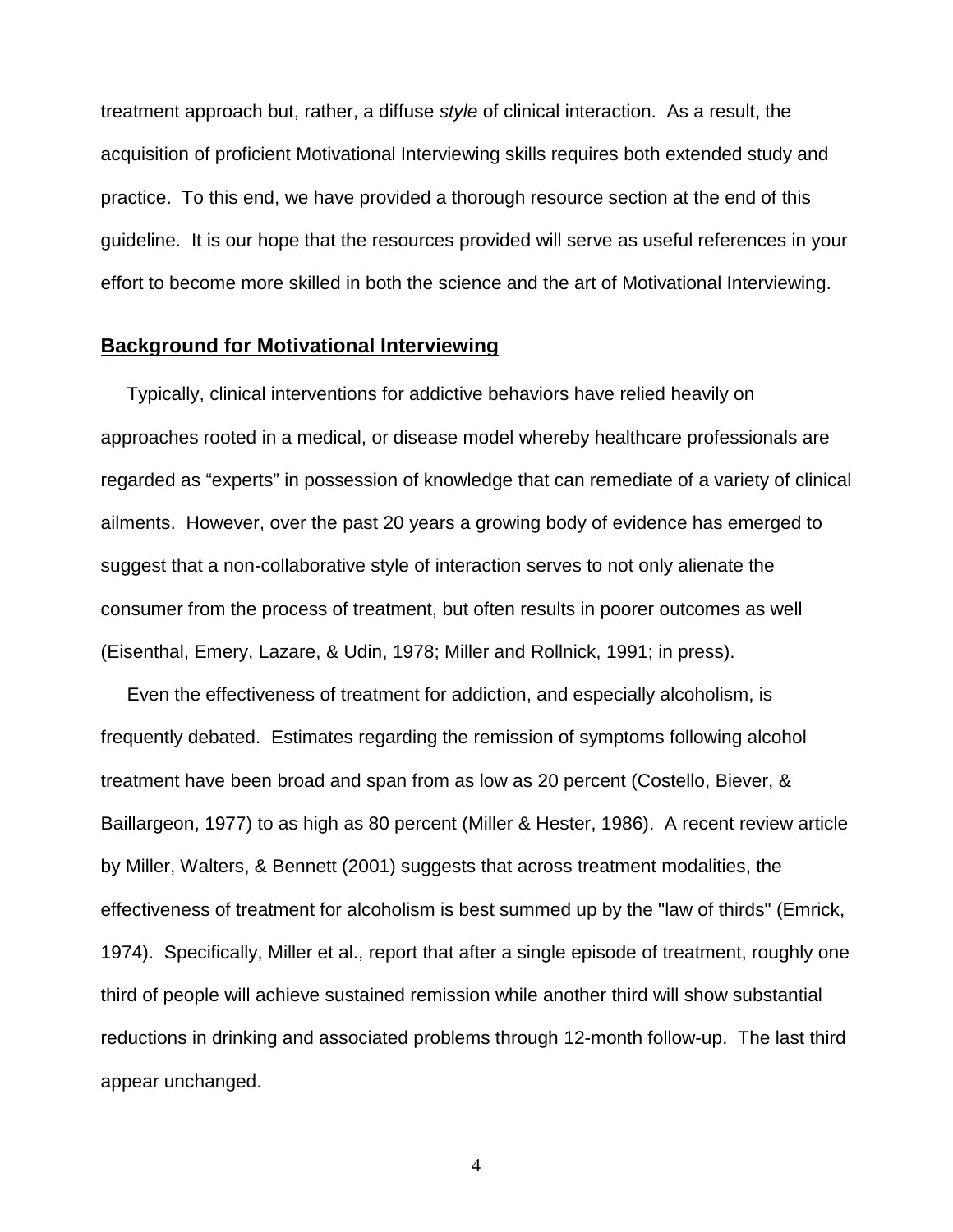In contrast to the debate surrounding the efficacy of various treatments for addiction, a common anthem is emerging with respect to the process of change in addictive behaviors. A number of researchers have proposed the existence of a natural recovery process (see Sobell, Ellingstad, & Sobell, 2000 for review). Based on observed base rates of spontaneous remission between 2-3 percent per annum with another 1 percent of problem drinkers returning to moderate, asymptomatic drinking (Sobell et al., 2000; Vaillant, 1995), it appears that roughly 75 percent of problem drinkers recover without formal treatment (Sobell, Cunningham, & Sobell, 1996; Sobell, Sobell, & Toneatto, 1992). Orford and Edwards (1977) perhaps put it best when they recommended that, "In alcoholism treatment, research should increasingly embrace the closer study of natural forces which can be captured and exploited by planned, therapeutic intervention" (p. 3).

 What is it that leads so many people to change their drinking patterns so abruptly, and why are younger age of onset and an acute course of dependence so often followed by earlier and more sustained periods of abstinence (Vaillant, 1995)? One reason for this pattern may be related to the phenomenon of "hitting the wall," or "hitting bottom" whereby consumers experience extreme consequences of chronic or acute use that necessitate dramatic changes in order to avoid further, or ultimate, deterioration. In addition to the notion of "hitting bottom," there is growing interest in the phenomenon of quantum change whereby individuals experience sudden insights or revelations that can serve to dramatically alter life course and, in many cases, the subsequent course of addiction (Miller & C'de Baca, 2001). In his partially autobiographical text, *On Writing*, the author Steven King (2000) describes exactly such an experience:

"One Thursday night I went out there [the garage] to toss in a few dead soldiers and saw that this container, which had been empty on Monday night, was now almost full. And, since I was the only one in the house who drank Miller Lite--*Holy Shit, I'm an alcoholic*, I thought, and there was no dissenting opinion from inside my head--I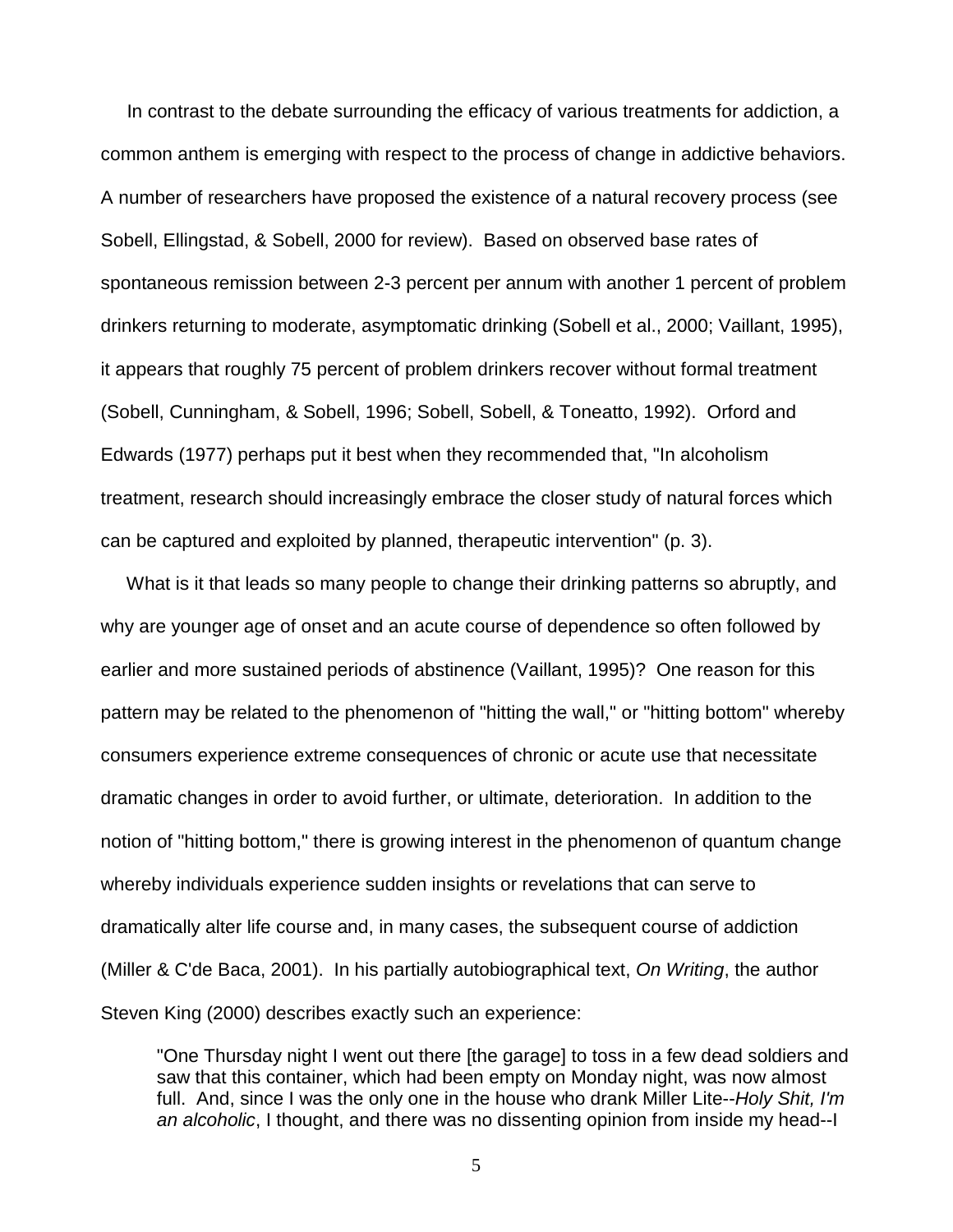<span id="page-5-0"></span>was, after all, the guy who had written *The Shining* without even realizing (at least until that night) that I was writing about myself. My reaction to this idea wasn't denial or disagreement; it was what I'd call frightened determination. *You have to be careful, then*, I clearly remember thinking." (pp. 94-95)

The process of natural recovery may have much to do with these types of revelations whereby patterns of drinking or drug use and associated consequences become suddenly clear, and give rise to discrepancy between continued use and other, more valued aspects of one's life. If it is, indeed, the case that such experiences are capable of dramatic shifts in thinking, and consequently motivation to change, then it would follow that a primary goal of any treatment for alcohol or drug abuse should aim to foster the occurrence of such experiences.

#### **Motivational Interviewing**

 A relatively recent advancement in the field of treating addictions, Motivational Interviewing is a client-centered, directive, and explicitly egalitarian treatment approach. In an effort to foster an open exchange between the therapist and client, Motivational Interviewing actively incorporates a collaborative relationship by emphasizing consumer choice, self-efficacy, and the overall responsibility of the client to determine his or her own life goals.

 Motivational Interviewing is firmly rooted in the transtheoretical model of change proposed by Prochaska and DiClemente (1982, 1984, 1985, 1986). In the transtheoretical model individuals vary with regard to change "readiness" by moving though 6 distinct stages including pre-contemplation, contemplation, determination (or preparation), action, maintenance, and relapse. For example, an individual in the pre-contemplation stage would be described as not considering change. On the other hand, a person in the "action" stage would be actively employed in an effort to reduce his or her drinking or drug use. Importantly, this is the arena in which there is often treatment incongruence between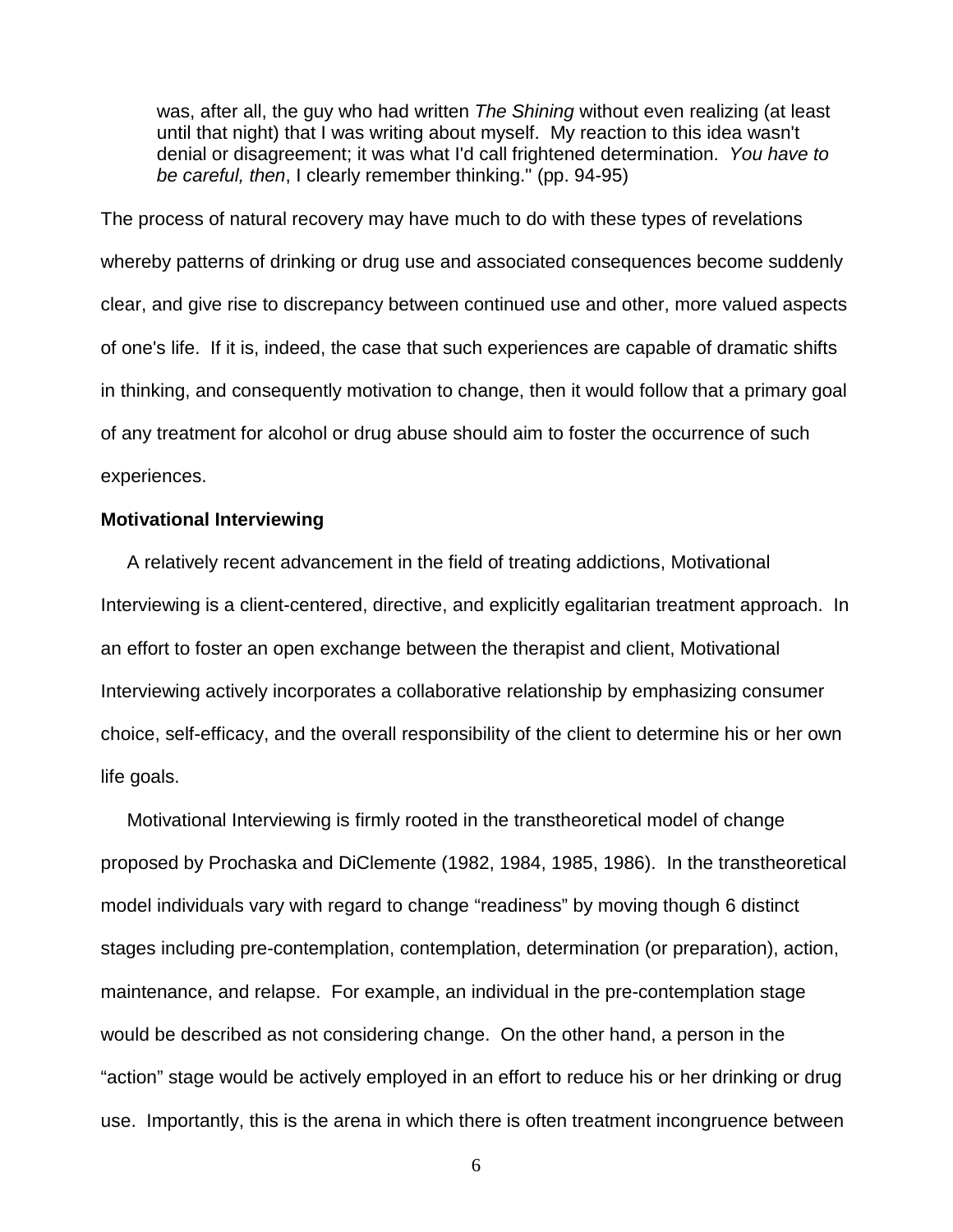providers and clients. Health care providers are frequently in an "action-oriented" state of mind while clients entering treatment are frequently contemplating change, or worse, in pre-contemplation. The result of such incongruence is reflected in the all-too-common scenario in which the health care provider is pushing the client to change as though he or she were in an action phase when, in fact, the client may have substantial ambivalence to do so. As Miller and Rollnick (1991; in press) point out, such a "persuading" on the part of the treatment provider will frequently result in the client becoming defensive and possibly more ambivalent. Obviously, such an outcome is counter-productive to the therapeutic process, and frustrating to all involved. Figure 1 below offers an illustration of the stages of change model.



Figure 1. A Stage Model of the Process of Change Prochaska and DiClemente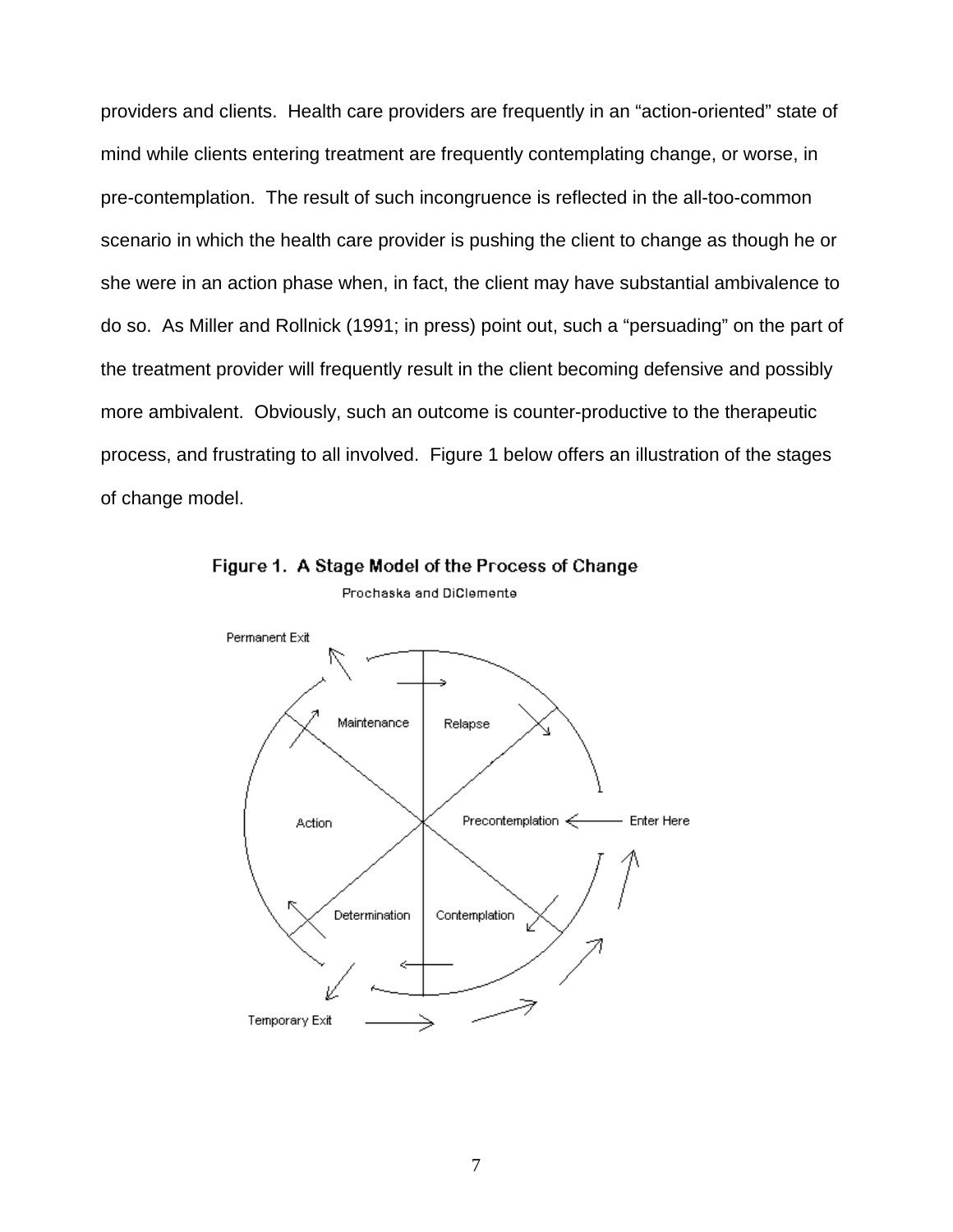<span id="page-7-0"></span> Motivational interviewing is based on four primary principles designed to avoid the persuasion dilemma that occurs when action-oriented providers encounter consumers in the contemplation stage of change (Miller and Rollnick, in press). The four principles of MI are: 1) Express empathy, 2) Develop discrepancy, 3) Roll with resistance, and 4) Support self-efficacy. By employing these principles, MI represents a focused response to ambivalence in the crucial stages of contemplation and determination and may also be useful if ambivalence recurs further along in the change process. By relating to the client in a way that is both respectful and empathic, the provider facilitates an environment of mutual trust. By adopting a collaborative, stage-sensitive style, the provider is less likely to elicit resistance from the client and more likely to stimulate open, honest communication. Importantly, variations within client gender, ethnicity, and socioeconomic status do not appear to affect (or predict) outcomes in studies of MI (Brown & Miller, 1993; Miller, Benefield, & Tonigan, 1993; Miller, Sovereign, & Krege, 1988; Smith, Heckemeyer, Kratt, & Mason, 1997), indicating that MI can be utilized as an appropriate clinical intervention for most consumers.

# **What Exactly is Motivational Interviewing?**

Motivational Interviewing is a style of clinical interaction that can be utilized in response to consumer ambivalence whenever it should occur. In contrast to structured approaches derived from MI such as Motivational Enhancement Therapy (MET) (Miller, Zweben, DiClemente, and Rychtarik, 1995), MI itself is an approach to behavior change that rests on the four underlying principles mentioned above. Therefore, Motivational Interviewing does not explicitly refer to a delimited protocol, but rather to a variety of specific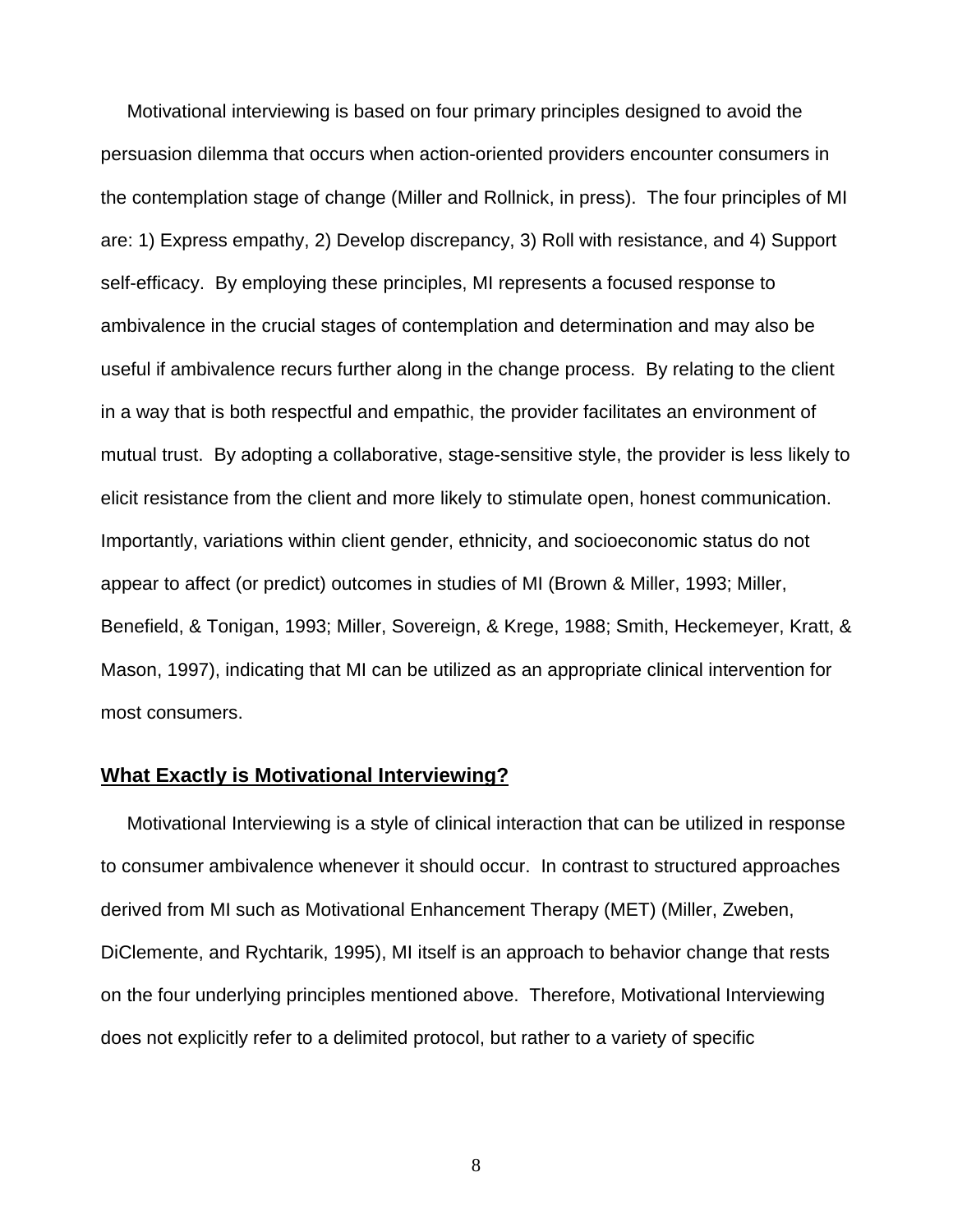<span id="page-8-0"></span>interventions used within an overall clinical style aimed at diffusing and resolving consumer ambivalence.

#### **Expressing Empathy**

 Motivational Interviewing is based heavily on the client-centered work of Carl Rogers (1957, 1961). In his approach, Rogers focused on the client's awareness of their own thoughts and abilities in an effort to increase confidence in, and reliance on, their own decision-making skills. For Rogers, the client was the expert on how to make changes for him or herself and he facilitated this process through the use of three primary therapist "qualities" that included acceptance, positive regard, and genuineness-in essence, the core of empathic responding. The fact that numerous studies have found therapist empathy to be one of the most reliable predictors of outcome speaks to the importance of Rogers' work and highlights the existence of one of the most reliable of all common factors in psychotherapy (Beutler, Machado, & Neufeldt, 1994; Lafferty, Beutler, & Crago, 1989; Truax & Carkhuff, 1967).

 Within the context of MI, empathy carries a very specific meaning. Rather than feeling sympathy, relating to similar experiences, or even agreeing with consumers, empathy is defined as "The ability of the provider to accurately reflect what the client is saying (Moyers, 2000; p. 155)." Truly empathic responding therefore requires that clinicians employ active listening skills.

#### **Developing Discrepancy**

 The second principle component of MI is that of developing discrepancy. The process of developing discrepancies between substance use and other more valued aspects of one's life is intimately related to the consumer's values and belief systems. Specifically, the goal is to elicit from the individual those aspects of his or her life that are important and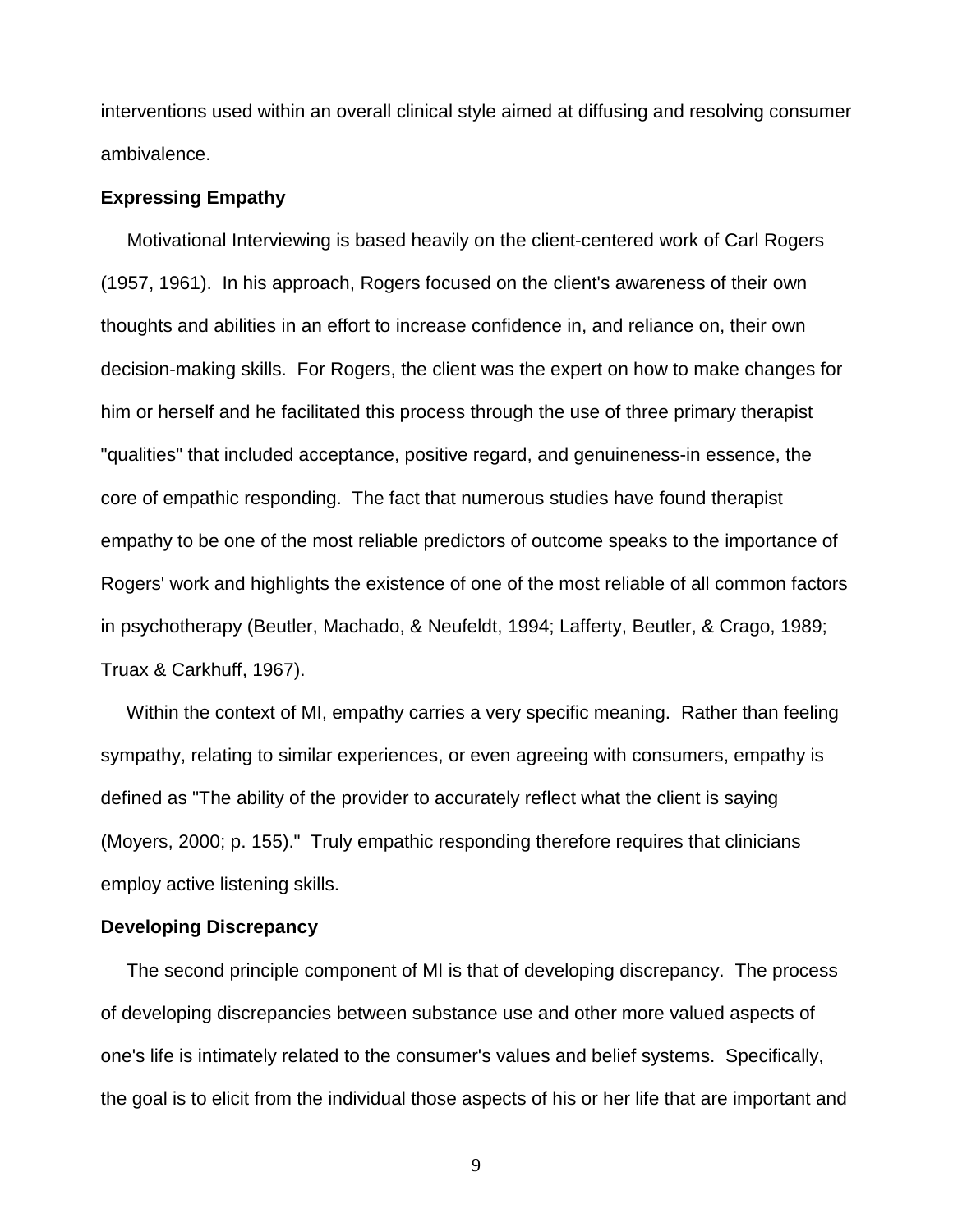<span id="page-9-0"></span>at odds with current behavioral patterns. For example, a consumer may state that he really looks forward to drinking with his buddies several nights a week to relieve stress. However, in an earlier statement he also revealed how much he enjoys reading to his children at bedtime. In a situation like this, the therapist might offer what is called a double-sided reflection such as, "On the one hand you really look forward to blowing off steam with your friends at the bar, and spending that time with your kids each night seems really important to you as well."

 In developing discrepancy, it is important for the treatment provider to gain a deep understanding of what really matters to the consumer both in terms of immediate and longterm life goals. Additionally, understanding value systems is also important. Once the provider has an adequate understanding of these areas, he or she will be better equipped to assist the ambivalent consumer with the process of clarifying important goals that can play a critical role in sound decision-making.

#### **Rolling with Resistance**

 Rather than meeting consumer resistance with confrontation, providers are encouraged to utilize reflection in an effort to decrease it whenever possible. For example, when describing her drinking habits a consumer might report, "I don't know why my husband complains so much, all I have is a six pack each night when I get home." To which the provider might respond, "For you, drinking a six pack isn't a big deal." Additionally, it's often the case that many consumers are remanded to treatment for one reason or another. In such a case, a consumer might come right out and say, "I don't need to be here and I'm not happy about being forced to come." The MI therapist might respond with, "I hear you loud and clear, you're not happy about being here and this seems like a waste of your time."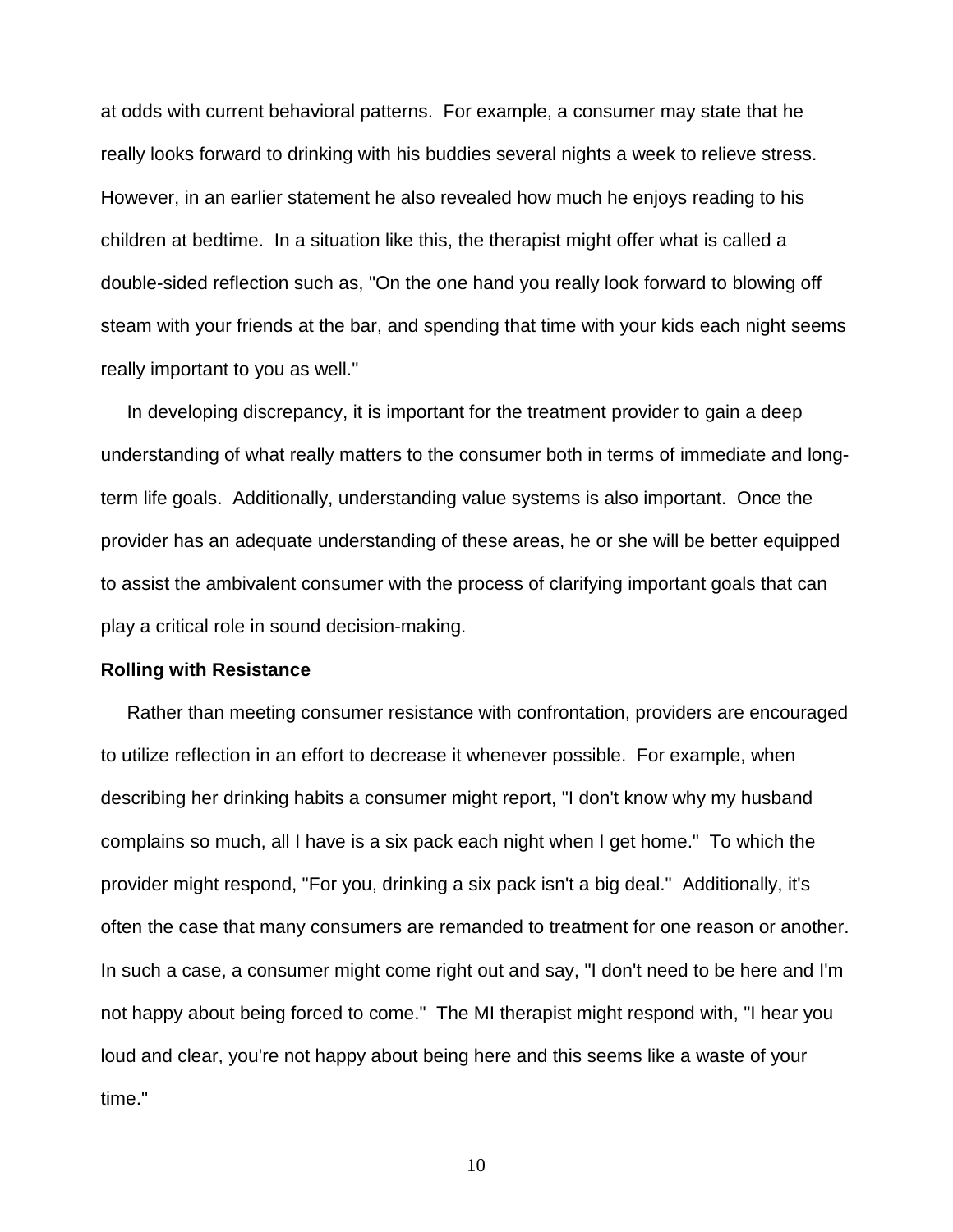<span id="page-10-0"></span> In rolling with resistance, it is often necessary to hear consumers express frustrations and even to make ridiculous statements without confronting them directly. Such a style implies that the treatment provider be flexible and willing to "lose the point" in disputes. The interviewer recognizes that resistance typically points outs substantial energy that may be harnessed in an effort to explore the reasons for ambivalence. When consumers are resistant, angry, or otherwise needing to make a point, rolling with these episodes increases the likelihood that the consumer will remain engaged and potentially more receptive to those aspects of the treatment process that they may, indeed, find helpful. In any case, the choice of what to take and what to leave is always theirs to make.

#### **Supporting Self-Efficacy**

 The final principle of Motivational Interviewing is to support self-efficacy. Self-efficacy is an important aspect of motivation (Bandura, 1977; 1982) and has proven to be related to positive outcome in substance abuse treatment (DiClemente, 1981; Solomon & Annis, 1990). Specifically, the provider makes a point to encourage the consumer based on the abilities and resources that they possess. This may be accomplished in a number of ways. Particularly useful is the technique of examining past successes by the consumer to cut back or modify patterns of use. Questions such as, "What worked?" and, "What was it that enabled you to be successful that time?" can be very useful in attempting to discover various strengths and aspects key to success. Lessons learned from previous relapses are also a rich source of efficacy in the hands of a skillful interviewer.

 Providers can offer genuine affirmations when consumers share successes. For example, a consumer might disclose that he was once able to moderate his drinking for six months by cutting down on the time that he spent with friends at the bar after work in favor of joining an evening volleyball league. In offering a genuine affirmation of this success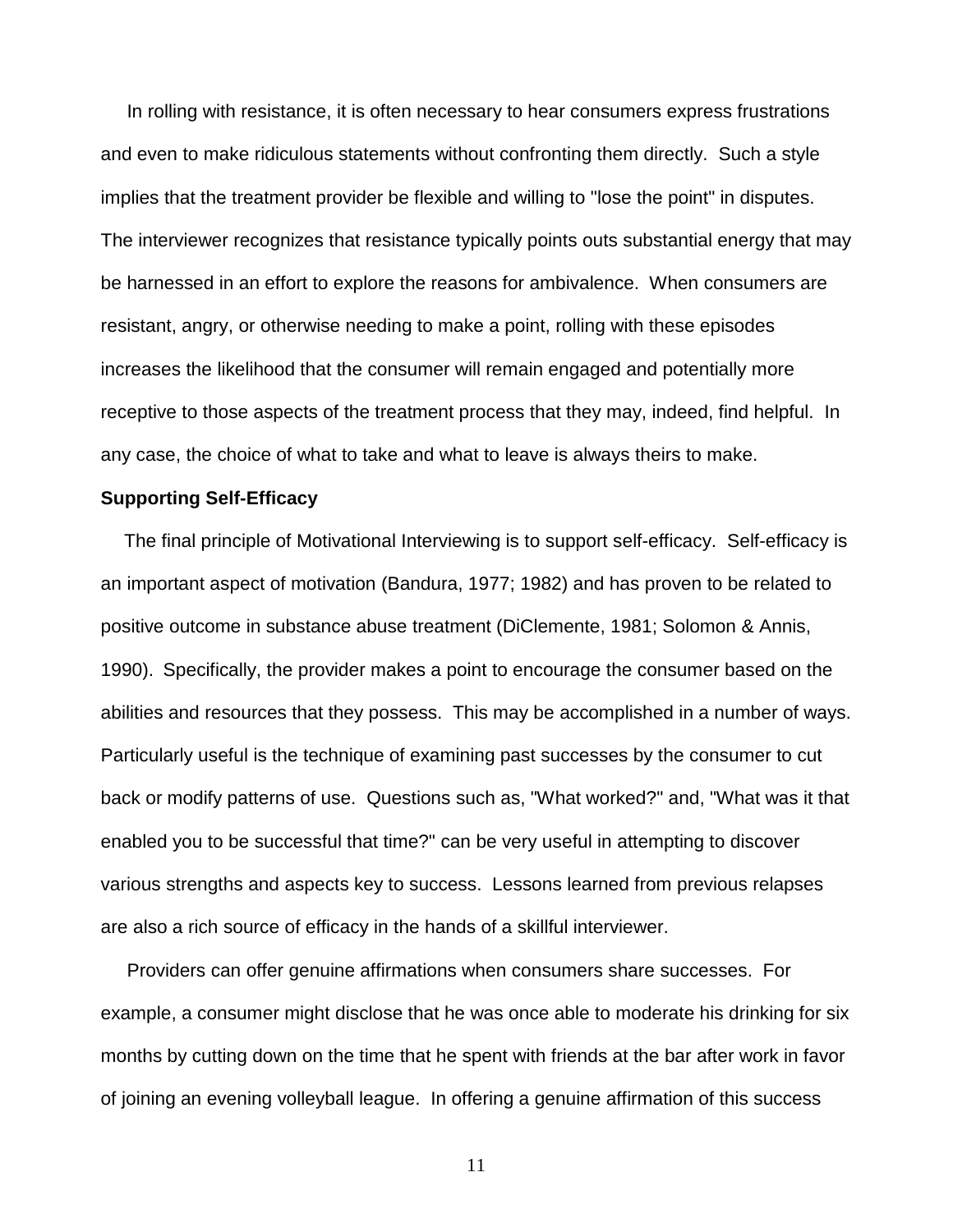<span id="page-11-0"></span>the provider might respond by saying, "It's wonderful that you were able to reduce your drinking like that. Most people find it challenging to initiate new activities where they don't know many people, but it sounds like that kind of thing is pretty easy for you." Providers may also find it useful to directly point out the existence of personal assets by saying, "Here's a characteristic of yours that could lead to success...". These efforts are important because the consumer must be able to imagine that a successful outcome is possible before legitimate attempts at change will be made.

# **General Practice**

 When the treatment provider begins to use Motivational Interviewing, there are five general skills guided by the above principles that should be utilized. They Include:

- 1. Asking open-ended questions
- 2. Listening reflectively
- 3. Affirming
- 4. Summarizing periodically
- 5. Eliciting self-motivational statements

When the consumer first enters treatment, these methods offer a useful starting point. Specifically, while the first four skills are related to general clinical practice, they serve to form the essential foundation for the fifth essential skill for MI: *eliciting self-motivational statements*. Because of their importance, we will examine each in turn.

## **Open Questions**

 Open questions form an integral part of early rapport building with consumers. Rather than asking a series of questions that frequently lead to short answers and little room for elaboration (also known as the "Question and answer" and/or "Expert" traps; Miller & Rollnick, 1991; in press), providers are encouraged to ask questions in such a way that it is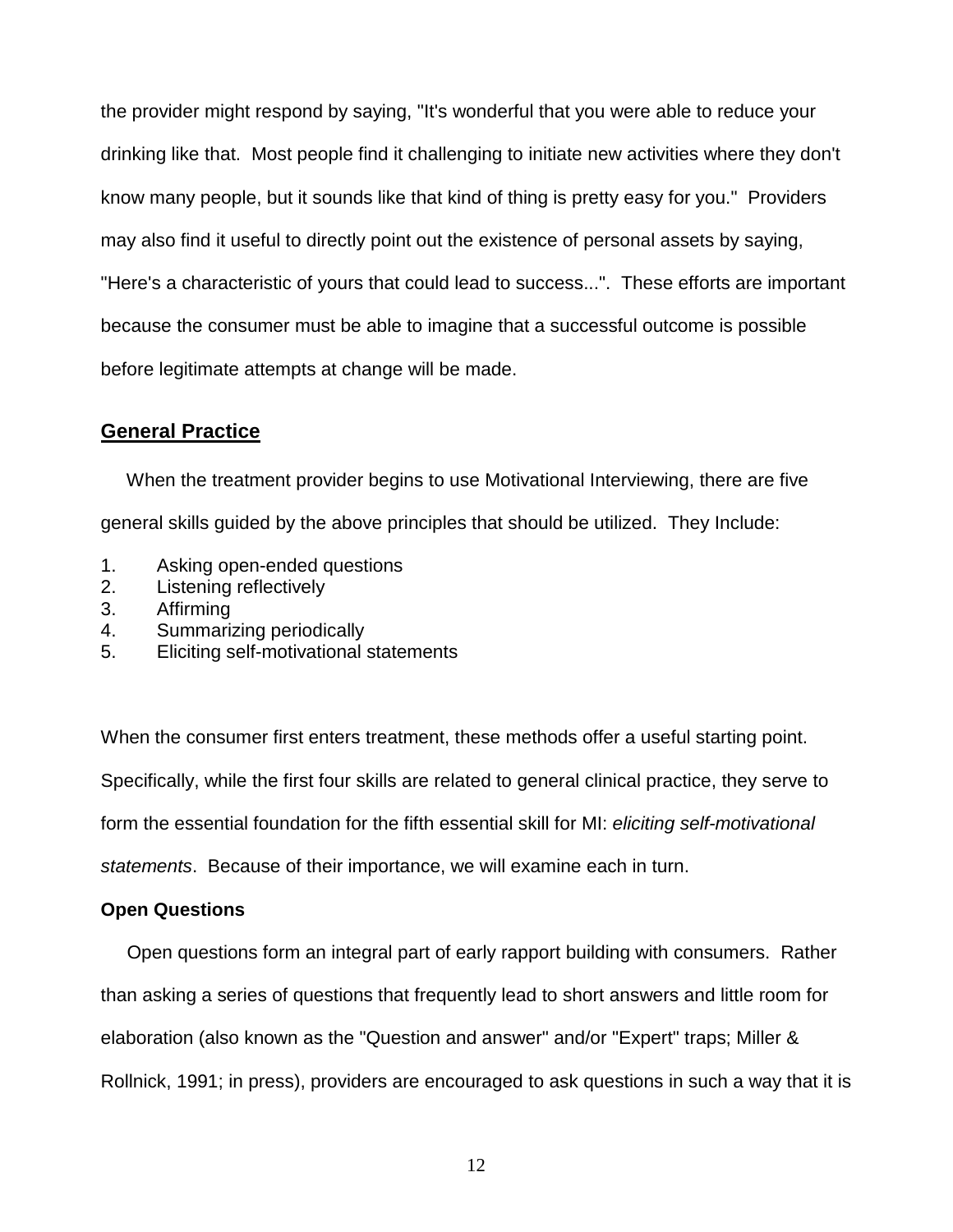<span id="page-12-0"></span>the consumer who does most of the talking and, in fact, is encouraged to do so. Some examples of open-ended questions might be, "What concerns do you have about your long-term health, " and, "What reasons might you have to cut down on your drinking?" Conversely, closed questions (while sometimes necessary, but commonly over-used) might include, "Do you want to make a change in your drinking, " or, "How old were you when you first began to drink?" Generally speaking, Miller & Rollnick (1991; in press) recommend asking no more than three questions in a row with a majority being openended in nature. By asking open-ended questions, the stage is then set to utilize aspects of reflective listening, affirmations, and summation.

#### **Reflective Listening**

 Reflective listening is a foundational skill for MI, and is particularly useful for addressing resistance, or *countermotivational behaviors* (MINT, 1998). Reflective statements can range from simple, "You're feeling angry," to complex, "It sounds like you might be wondering what impact your drinking is having on your marriage." Importantly, all reflective statements are intended to convey a sense of having heard what the consumer has said, and may also be useful when clarification is necessary. In particular, there are three types of reflections commonly used in MI. They include Simple reflections, Amplified reflections, and Double-sided reflections. Each of these reflections can be useful in encouraging the consumer to continue an internal exploration of their experience. Simple reflections serve to acknowledge the consumer's thoughts, feelings and positions in a neutral manner such that further exploration is facilitated. Amplified reflections serve to reduce the intensity of a consumer's stance on a given position so that the individual is more inclined to argue for the other side of his or her ambivalence. Double-sided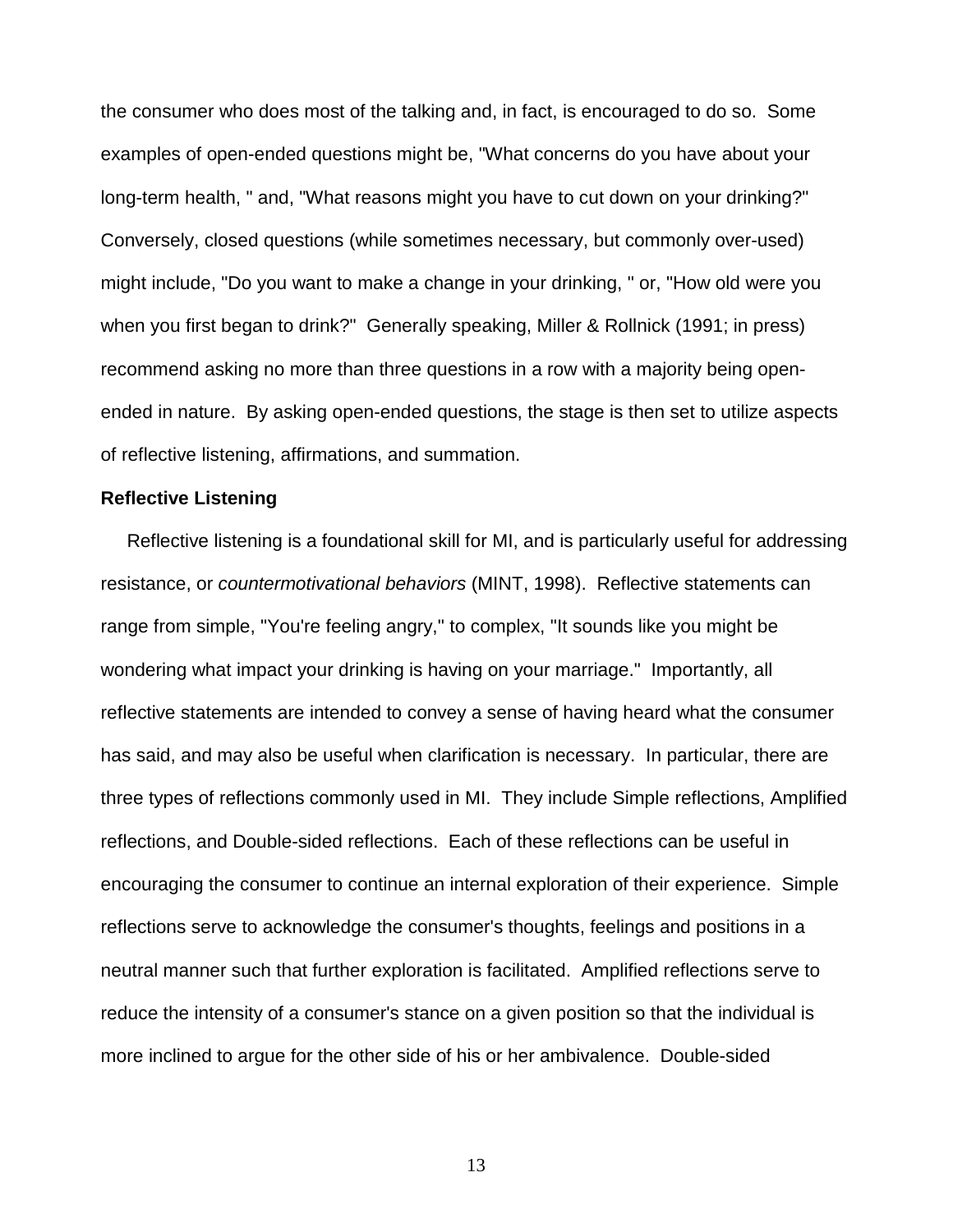reflections capture both sides of a consumer's ambivalence and are particularly useful with respect to the process of developing discrepancy.

 Let's take a moment to consider a hypothetical case example of a consumer named Joe P. Joe is a 34-year-old husband and father of two young boys. He has been referred to treatment by the legal system after having been cited for driving under the influence of alcohol. He's a salesman, and spends a considerable amount of time on the road. Currently, he is facing a suspension of his driving privileges unless he completes a treatment program for first-time offenders. How might a treatment provider using MI respond to Joe's ambivalence about being in treatment? Using examples of responses from each of the 3 reflective styles, we'll illustrate some possible choices. As you read the examples, think of other responses that you might use in each of these categories.

- **Joe:** I can't believe I've been ordered to treatment for a single DWI. This is a long way to go to keep from having my license suspended. You'd think the legal system had bigger fish to fry.
- **Provider (Simple reflection):** You're having a hard time making sense of why you're here.
- **Joe:** Exactly. I mean, don't get me wrong, I know driving under the influence is a big problem, but this seems a little unnecessary to me.

By rolling with resistance and offering a simple reflection to let the consumer know that his

frustration has been heard, the provider has successfully opened the door to more

exploration. Let's take a look next at an Amplified reflection to the same statement:

- **Joe:** I can't believe I've been ordered to treatment for a single DWI. This is a long way to go to keep from having my license suspended. You'd think the legal system had bigger fish to fry.
- **Provider (Amplified reflection):** You don't think the legal system has any business dealing with these issues.
- **Joe:** Well, not exactly. I just think that being mandated to treatment is a little extreme for a first offense.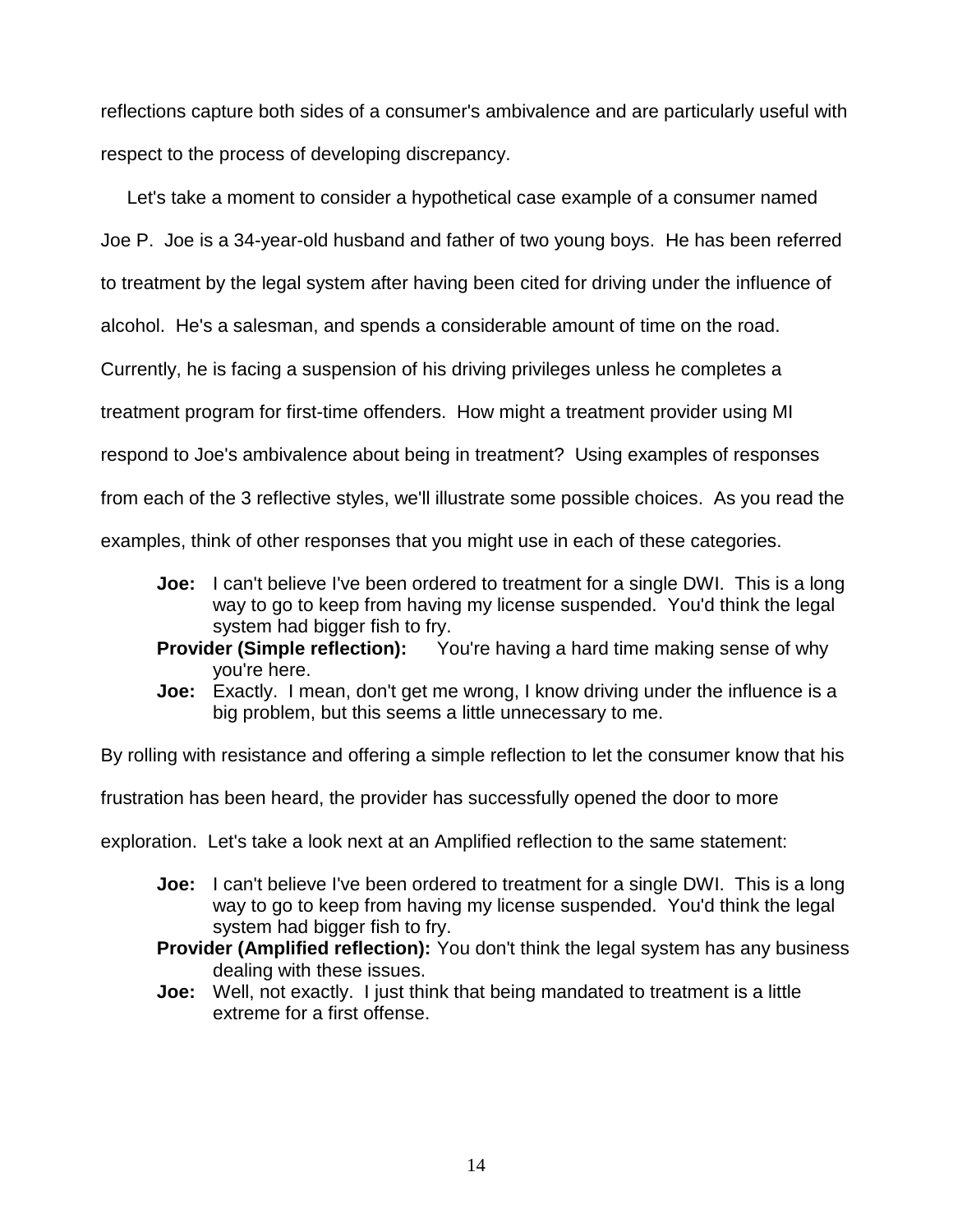<span id="page-14-0"></span>By having his objection to the legal system overstated, Joe backs-off a bit and is now in a

position where is able to acknowledge the other side of his ambivalence. Last, we have an

example of what a Double-sided reflection might look like:

- **Joe:** I can't believe I've been ordered to treatment for a single DWI. This is a long way to go to keep from having my license suspended. You'd think the legal system had bigger fish to fry.
- **Provider (Double-sided reflection):** On the one hand, you're not too happy to be here, but on the other, there might be a substantial benefit to keeping your license from being suspended.
- **Joe:** I guess that's true. It is a huge pain to have to work this into my schedule, but it would be worse to have a suspended license. Maybe this is simply the lesser of evils.

By offering an acknowledgement of the fact that Joe is not happy about being mandated to treatment, but following with what he stands to gain by participating, the provider has illustrated both sides of Joe's ambivalence. As a result, Joe is in a position to examine the issue from a wider perspective. These examples illustrate the way in which reflections might be used to offset resistance and initiate the exploration of relevant areas. It is important to note that all reflections require a sense of straightforward support and should convey both effective listening and accurate empathy. A sarcastic or disingenuous tone will ruin the reflection and is not in the spirit of motivational interviewing.

#### **Affirmations**

 Affirmations of consumers' strengths make good clinical sense in general, and should occur frequently within the context of treatment. The process of affirming consumers is a fairly straightforward one. In addition to sound reflective skills, affirmations offer the consumer praise in the form of compliments and/or statements of appreciation that help to build and maintain therapeutic rapport. Rather than being superfluous to the already affirming nature of MI, direct affirmations offer a unique form of support and can play a key role in the process of exploring past successes as discussed with respect to issues of self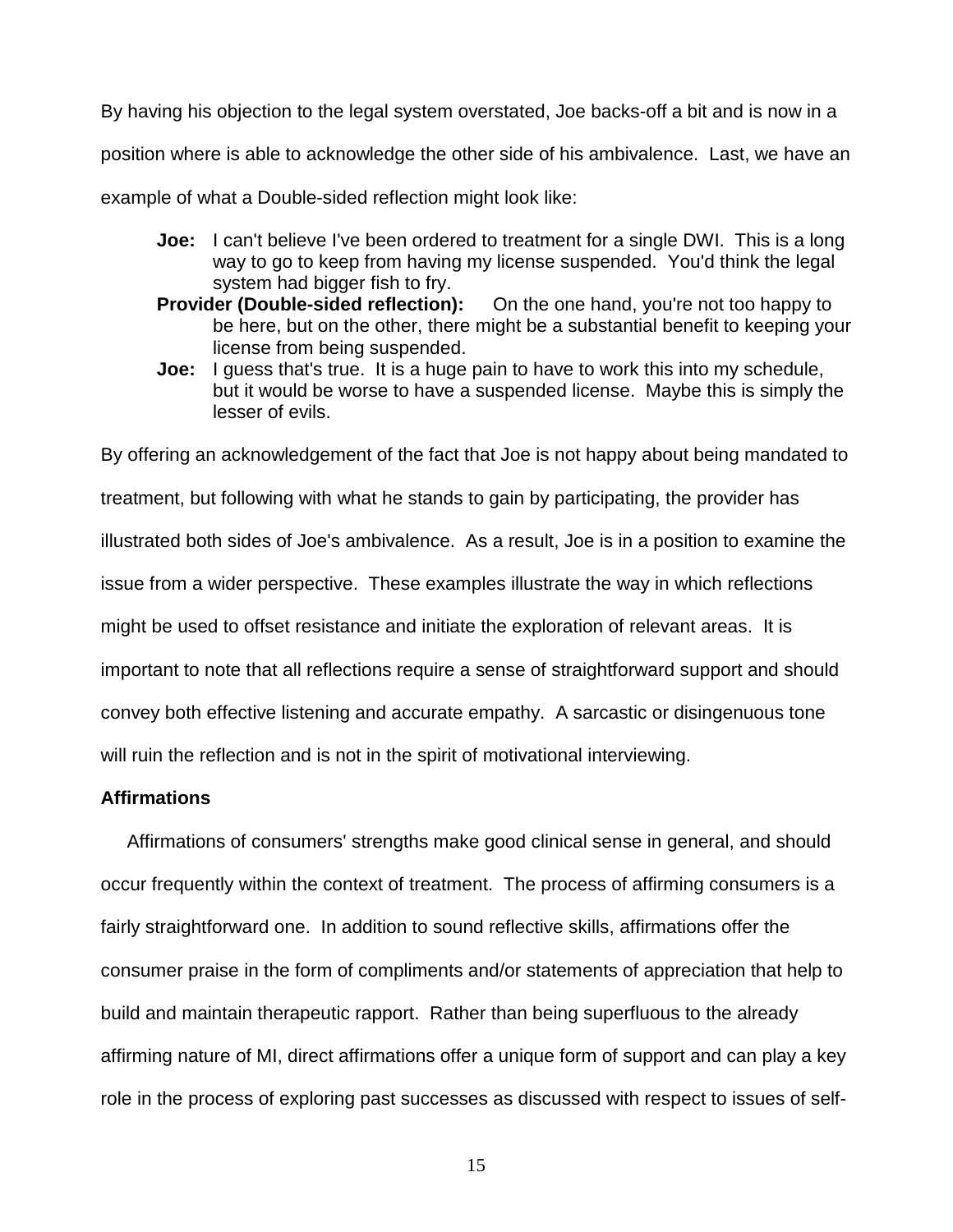<span id="page-15-0"></span>efficacy. Affirming statements can take on a variety of forms. Here are a couple of examples: "It sounds like you've really overcome a lot, you must be a very resourceful person," or, something even as simple as, "With all that you have going on, I really appreciate that you made it in for our session today. Ultimately, genuine affirmations represent sound clinical practice--especially when they relate to characteristics that are likely to aid in recovery process.

#### **Summarizing**

 Summaries within the context of MI serve to pull together multiple points of information for three specific purposes including the collection of information, linking material presented at different times in an effort to have the consumer reflect upon it, and transitional summaries that mark shifts in focus (Miller & Rollnick, 1991; in press). Importantly, summaries convey to the consumer that you have not only been listening to what they have said, but also promote further exploration of the topic being discussed or summarized. To that end, summaries are often concluded with open questions or reflections that encourage consumers to elaborate further. An example of a linking summary might go as follows:

*It strikes me as I've been listening to what you've said that you're torn between two different directions. On the one hand, your drinking is beginning to concern you. After having wound up in the emergency room and receiving a DWI, you've really become aware that you could have been killed and, in fact, have already injured someone else. Additionally, you've mentioned that your productivity at work has suffered and you're concerned about possibly losing your job. At the same time, however, drinking has played an important role for you both socially and in terms of coping with day-to-day stress. You're clearly concerned, but feel as though you're between a rock and a hard place.*

In this example, the summary links together information from various points that may have occurred over the course of more than one session. Additionally, the summary utilizes both a double-sided reflection and ends with a complex reflection that goes beyond the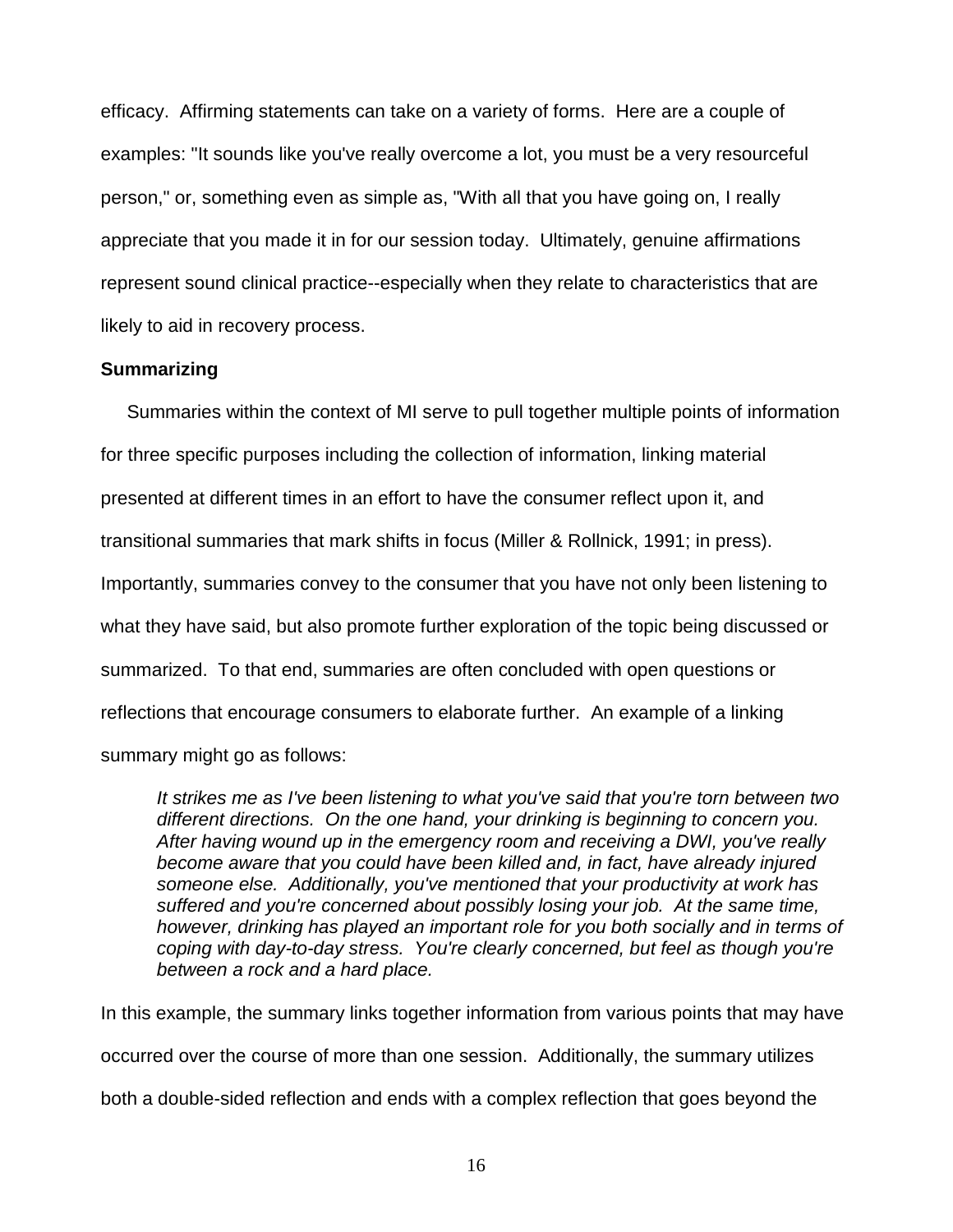<span id="page-16-0"></span>scope of a simple reflection by inferring a deeper, unspoken state that the consumer can than address in response. Summaries also offer the consumer a chance to correct information that the provider may have wrong. Once treatment providers become proficient in the use of Open questions, Affirming, Reflective listening, and Summarizing (also known by the acronym OARS; Miller & Rollnick, in press), the stage is set for eliciting self-motivational statements.

#### **Self-Motivational Statements**

 Providers usually think it's their job to talk people into changing. The purpose of selfmotivational statements is to have *consumers* become advocates for such change. After all, people are most likely to make changes when they argue for it themselves. Therefore, the practice of eliciting self-motivational statements is key to the successful practice of MI. A decisional balance exercise is a generic procedure often used as a way to acknowledge ambivalence when change is being considered, setting the stage for change talk to occur. The decisional balance exercise compares the "good things and the not-so-good things" (Miller & Rollnick, 1991) of drinking. Acknowledging that there are things about drinking that the individual likes (the "good things") makes it easier for them to consider and explore the consequences of their drinking (the "not so good things"). The purpose of a decisional balance is to have the consumer openly compare the costs versus benefits of use. It is important that the treatment provider begin the decisional balance exercise by focusing on the benefits of the status quo first. By discussing the benefits of drinking, the provider is more likely to elicit costs *from the client*. As a result, it is now the client who is in the position of arguing against use instead of the other way around. During the exercise, the provider can write down items from both categories in a side-by-side fashion, offering a visual comparison for the consumer when it is completed. Often, consumers will generate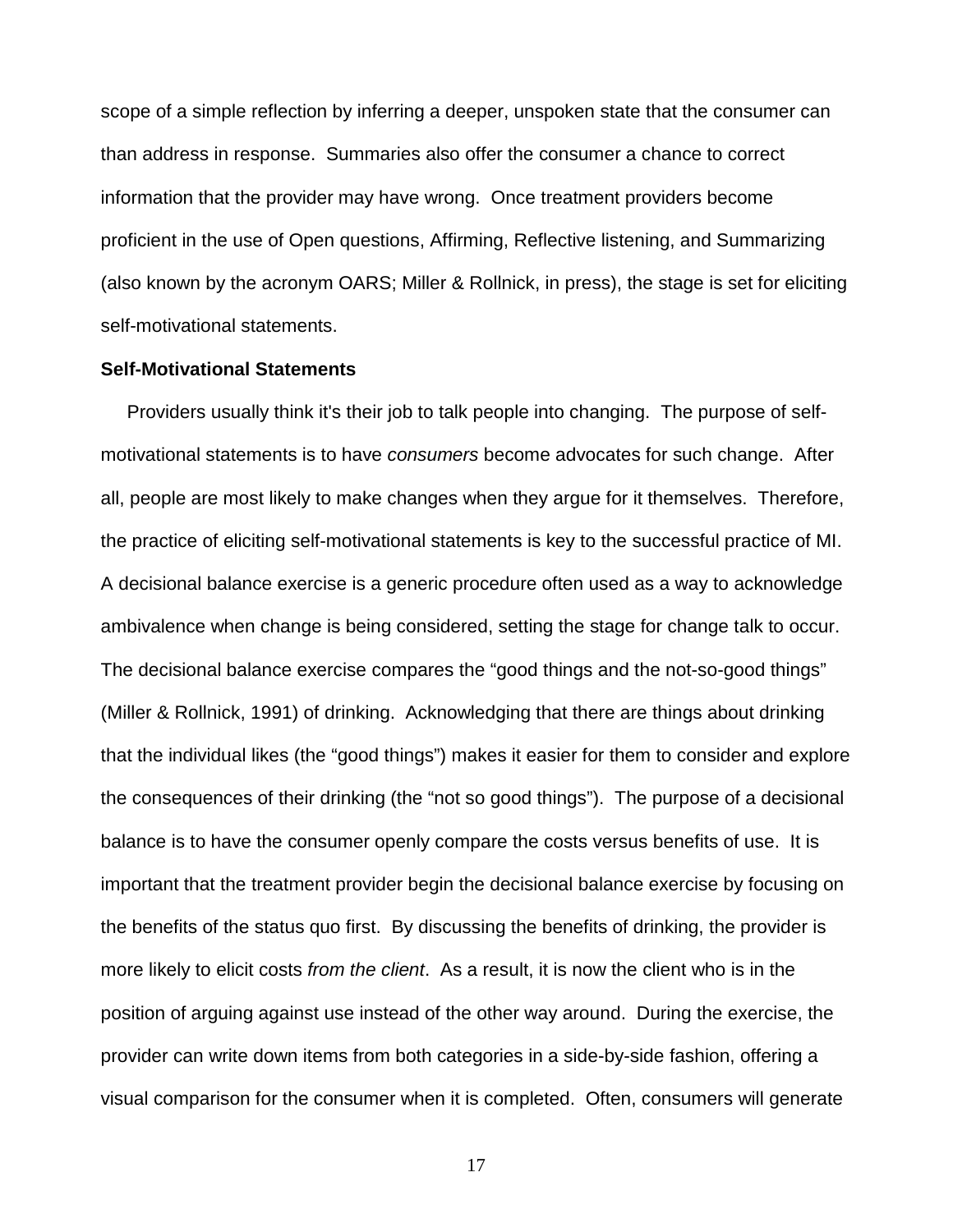<span id="page-17-0"></span>a list containing more cons than pros and this is a useful time to elicit self-motivational statements from the consumer in favor of change. If it's the case that the list favors the pros of use, and/or the consumer seems unable to come up with their own discrepancies about using and how it may be interfering with other important goals, this is a good time for the interviewer to use what they have learned about the consumer's values in an attempt to develop discrepancies.

# **The Role of Personalized Feedback**

 In addition to the clarification of values and decisional balance exercises, another useful tool is personalized feedback resulting from the use of objective tests and measures related to drinking or drug using. However, it is essential that providers do *not* use this information to verbally confront consumers. Instead, let the data itself do the confronting. Feedback forms an integral part of Motivational Enhancement Therapy (MET) (Miller et al., 1995), which is a brief (3-5 sessions) structured clinical intervention focused specifically on the on the second principle of MI-the development of discrepancy. Helping the consumer to develop discrepancy between the perceived (if any) and actual costs associated with substance abuse is a powerful tool in the process of eliciting self-motivational statements for change. Comprised of three components including, feedback, decisional balance exercises, and the creation of a change plan, MET serves to facilitate and support the consumer's evaluation of two essential areas (Miller et al., 1995). First, by using feedback procedures based on data obtained during an intake assessment, the degree to which substance abuse is affecting the consumer's life, both positively and negatively, and with regard to established normative data is examined. Second, by attending to the costs and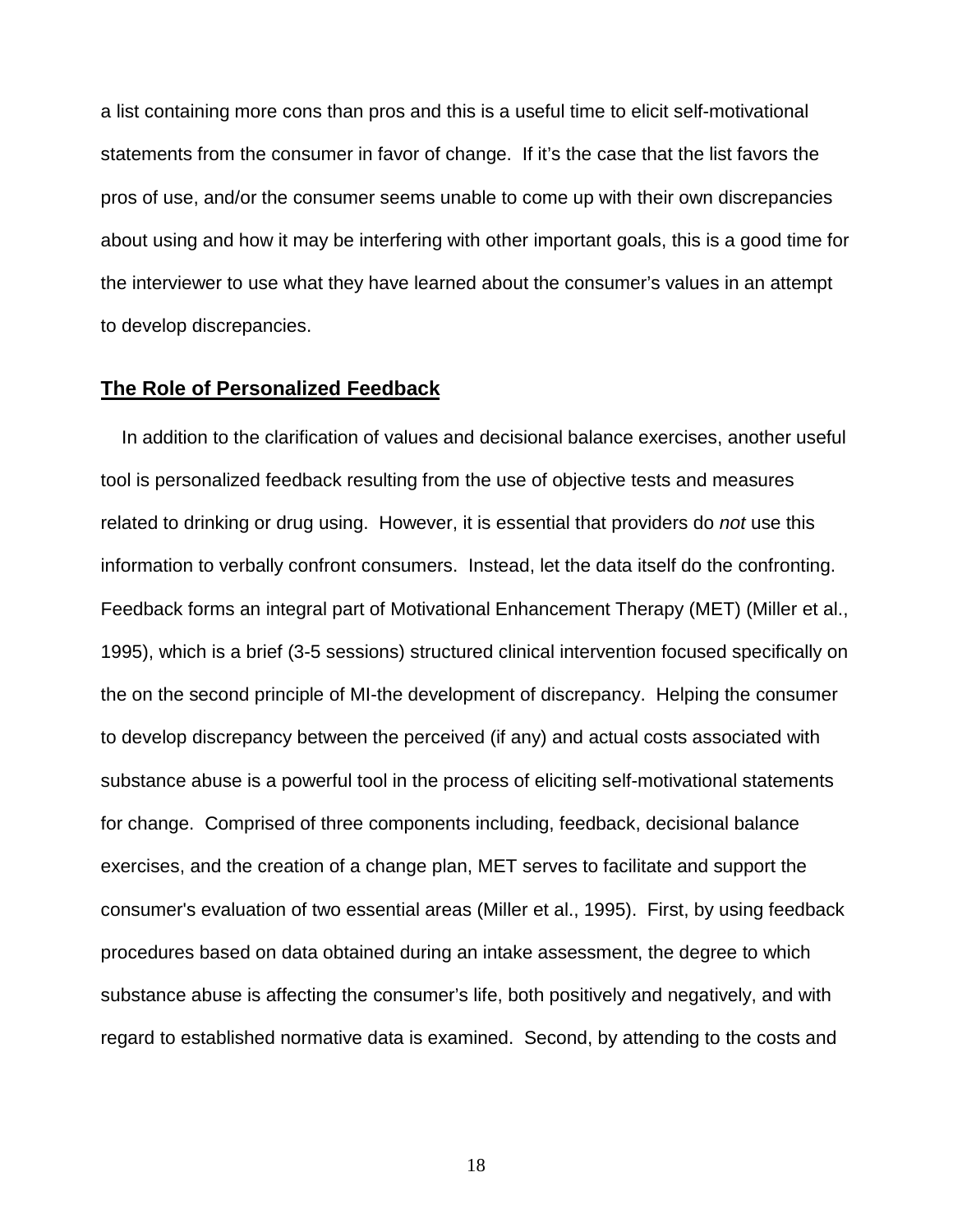<span id="page-18-0"></span>benefits associated with change and how that change will impact daily life, the consumer is able to make decisions about their continued use of alcohol or drugs.

 While the scope of assessment may vary widely, there are several categories commonly targeted for the feedback session. These may include: 1) Information about the consumer's substance use including amount typically consumed in a given week, and the consumer's level of use relative to all same sex American adults, 2) Level of intoxication including peak blood alcohol concentrations (BACs) (for alcohol) for a typical week and heavier drinking or drug use, 3) A variety of risk factors including level of tolerance, other drug use, familial risk (based on heritability), and age of onset, 4) Negative consequences, and 5) Physiological measures such as SGOT, GGTP, SGPT, Uric Acid, and Billirubin. References for a number of assessment options related to these categories and more detailed information on the structured practice of MET can be found in the resource section.

#### **Considerations and Limitations**

 While the effectiveness of Motivational Interviewing has been studied widely in a number of different populations and been found to be one of the most promising approaches to treating addictions, there are applicable limitations that must be considered (Burke, Arkowitz, & Dunn, in press; Noonan & Moyers, 1997). First, MI should not be thought of as a panacea for the comprehensive treatment of addiction. Instead, MI represents a focused response to ambivalence, and may be an appropriate initial strategy that is of relatively low cost. Because MI is primarily intended to aid consumers in working through aspects of ambivalence, the use of many of its techniques may serve to impede or frustrate the already motivated consumer who is ready to actively engage in the change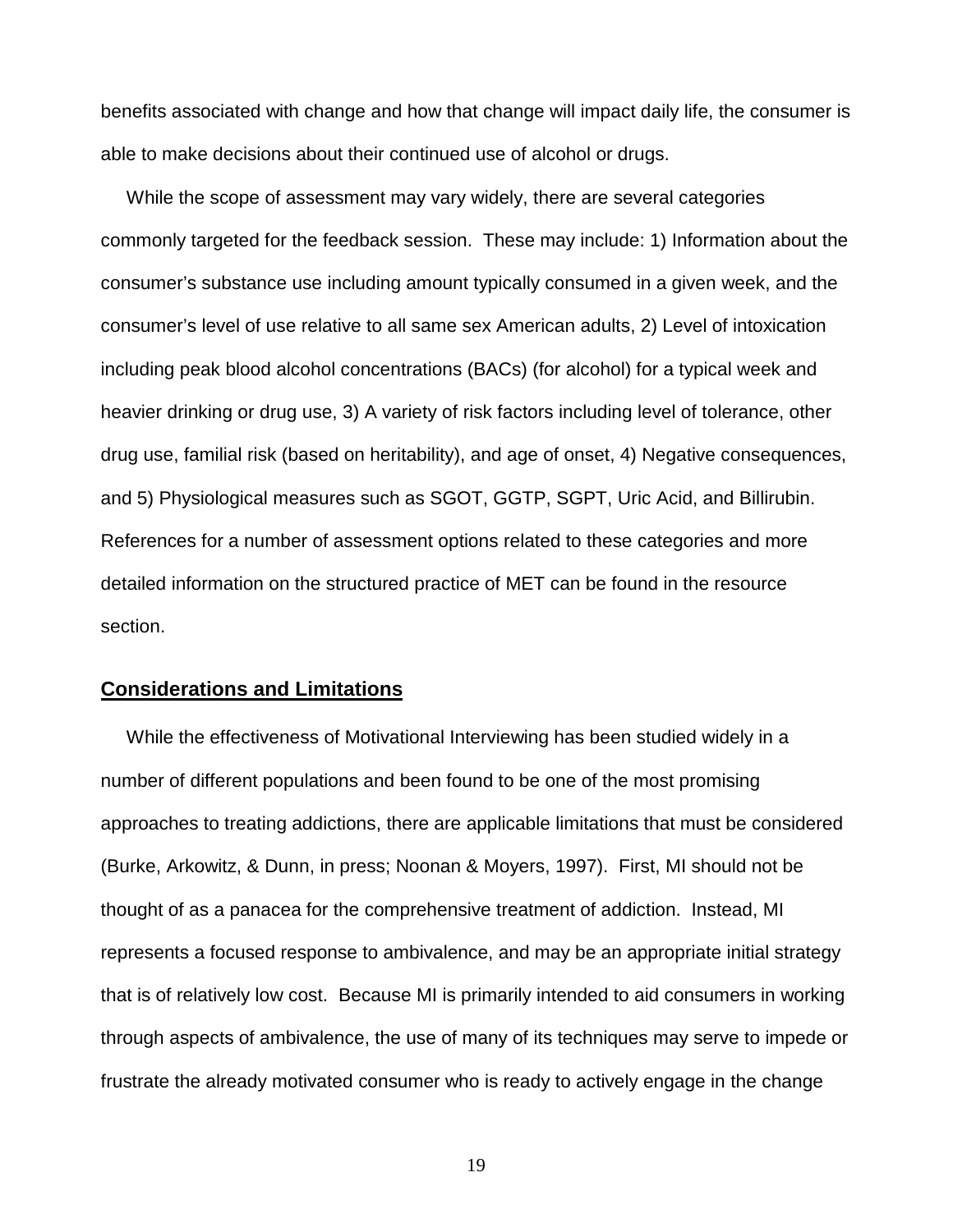<span id="page-19-0"></span>process. In such cases, the role of MI is simply to address issues of ambivalence should they occur.

 Alternatively, while Motivational Interviewing is certainly a learnable skill, not all who attempt to acquire it are successful. Like many clinical interventions, there may be differential personal congruence with the approach (Moyers & Yahne, 1998). Some providers may feel that MI reinforces consumer denial, that it may take too much time to achieve results, or that it supports the status quo. Providers who are dedicated to the confrontation of denial and resistance in substance abusing consumers may find that motivational interviewing is not a good "fit" for their clinical style.

 Finally, this guideline has been created in the interest of introducing treatment providers to a general overview of the use of Motivational Interviewing. As such, it provides a very basic introduction to an area of much greater complexity. The acquisition of adequate Motivational Interviewing skills will likely require most healthcare professionals to conduct a more effortful review of the literature and we would highly recommend formal training via sources such as videotaped training sessions, live training seminars, and/or supervision from a qualified source. References for some of these resources are provided in the resource section.

#### **Summary**

 Motivational Interviewing is a focused approach that originated for the treatment of addictive behaviors and has since been expanded to address issues of the general process of change. Research suggests that MI may serve to enhance client outcomes when it precedes other forms of treatment (Brown & Miller, 1993), and it has also proven to be a cost-effective stand-alone brief intervention (Project MATCH Research Group, 1997).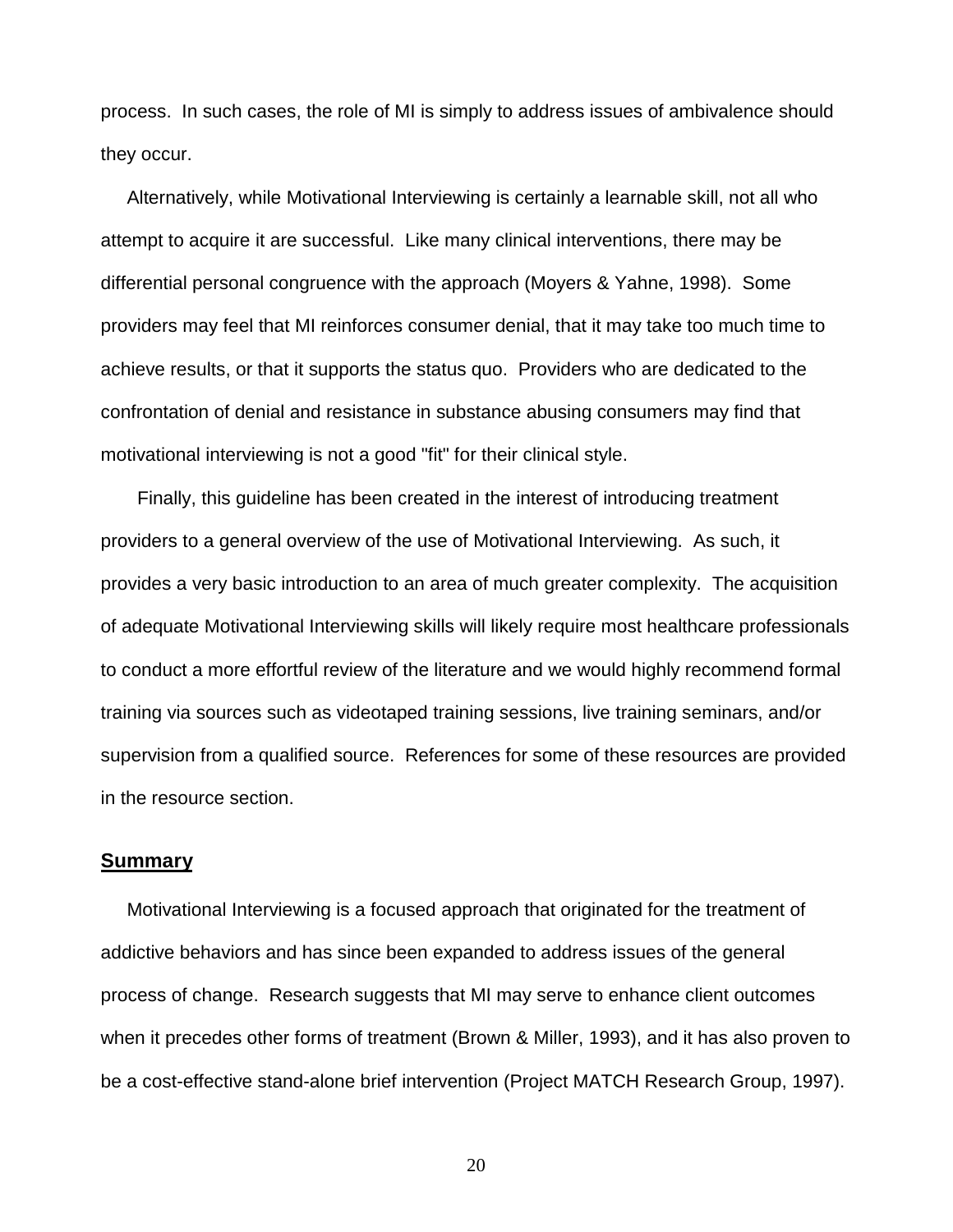Many providers view themselves as helping by being action-oriented, yet consumers are frequently contemplative about such change. Therefore, MI represents an added dimension of competence, allowing therapists to be effective with a broader range of consumers. By enhancing the continuum of care for substance abuse problems, MI provides an important option for those consumers who are not yet committed to the process of change by employing an empathic, egalitarian style that promotes self-efficacy. However, while MI may provide an essential framework by which to address motivation for changing alcohol and/or drug use, it may also be necessary to help consumers, once motivated to change, develop specific skills by which to alter their use of substances.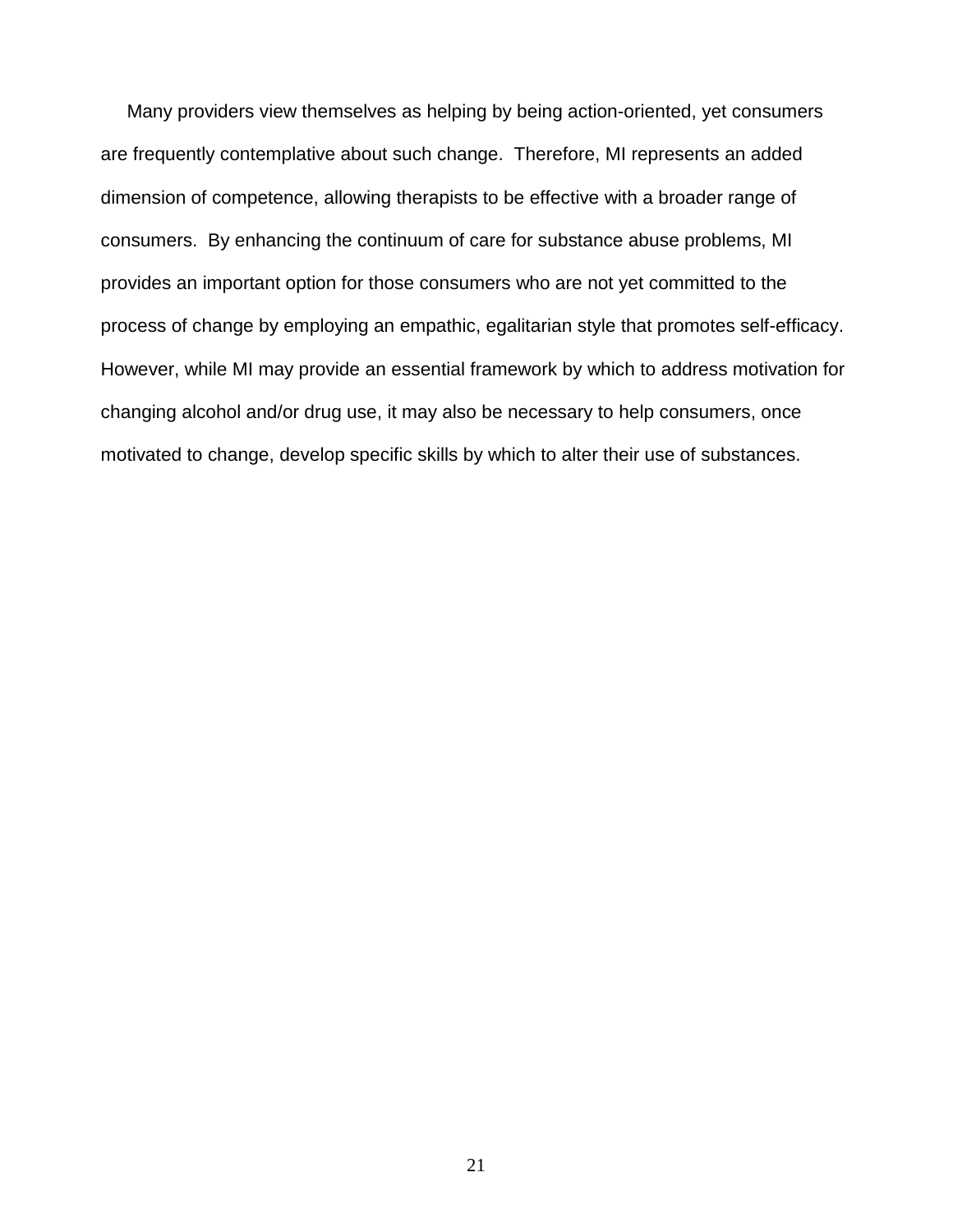# <span id="page-21-0"></span>**Resources**

# **Recommended Reading**

- Miller, W.R., and Rollnick, S. *Motivational Interviewing: Preparing people to change.* (2nd ed.). New York: Guilford Press, in press.
- Miller, W.R., and Rollnick, S. *Motivational Interviewing: Preparing people to change addictive behavior*. New York: Guilford Press, 1991.
- Miller, W.R. Increasing motivation for change. In Hester, R.K., and Miller, W.R., (Eds.), *Handbook of Alcoholism Treatment Approaches: Effective Alternatives*. New York, Pergamon Press, 1989. pp.67-80.
- Miller, W.R. Motivational interviewing with problem drinkers. *Behavioral Psychotherapy* 11:147-172, 1983.
- Rollnick, S., & Miller, W.R. What is motivational interviewing? *Behavioural and Cognitive Psychotherapy, 23*, 325-334.

# **Recommended Assessment and Treatment Manuals for MI or MET**

- Center for Substance Abuse Treatment. *Enhancing Motivation for Change in Substance Abuse Treatment*. Treatment Improvement Protocol (TIP) Series, Number 35. DHHS Pub. No. (SMA) 99-3354. Washington, DC: U.S. Government Printing Office, 1999.
- Miller, W.R.; Zweben, A.; DiClemente, C.C.; and Rychtarik, R.G. *Motivational Enhancement Therapy Manual: A Clinical Research Guide for Therapists Treating Individuals With Alcohol Abuse and Dependence*. Project MATCH Monograph Series, Vol. 2. NIH Pub. No.94-3723. Rockville, MD: National Institute on Alcohol Abuse and Alcoholism, 1995.
- National Institute on Alcohol Abuse and Alcoholism. *Assessing Alcohol Problems*. Treatment Handbook Series 4. J.P. Allen, & M.Columbus (eds.). NIH Pub. No. 95- 3745. Rockville MD: National Institute on Alcohol Abuse and Alcoholism, 1995.
- Rollnick, S., Mason, P., & Butler, C. Health behavior change: A guide for practitioners. London: Churchill Livingstone, 1999.
- Squires, D.D., & Moyers, T.B. *Motivational Enhancement for Dually Diagnosed Consumers*. (Available from the Behavioral Health Recovery Management Project c/o Fayette Companies, PO Box 1346, Peoria, IL 61654-1346; or at [http://www.bhrm.org\)](http://www.bhrm.org/). 2001, Spring.

## **Demonstration Videotapes**

- Miller, W.R., Rollnick, S. & Moyers, T. B. *Motivational Interviewing: Professional Training Videotape Series.* Albuquerque, NM: University of New Mexico, 1998. Available from William R. Miller, Ph.D., Department of Psychology, University of New Mexico, Albuquerque, NM, USA 87131-1161. European format videotape available from the National Drug and Alcohol Research Centre, P.O. Box 1, University of New South Wales, Kensington, NSW 2033, Australia.
- *Motivation and Change*. Set of two training videotapes available from the Addiction Research Foundation, 33 Russell Street, Toronto M5S 2S1, Ontario, Canada.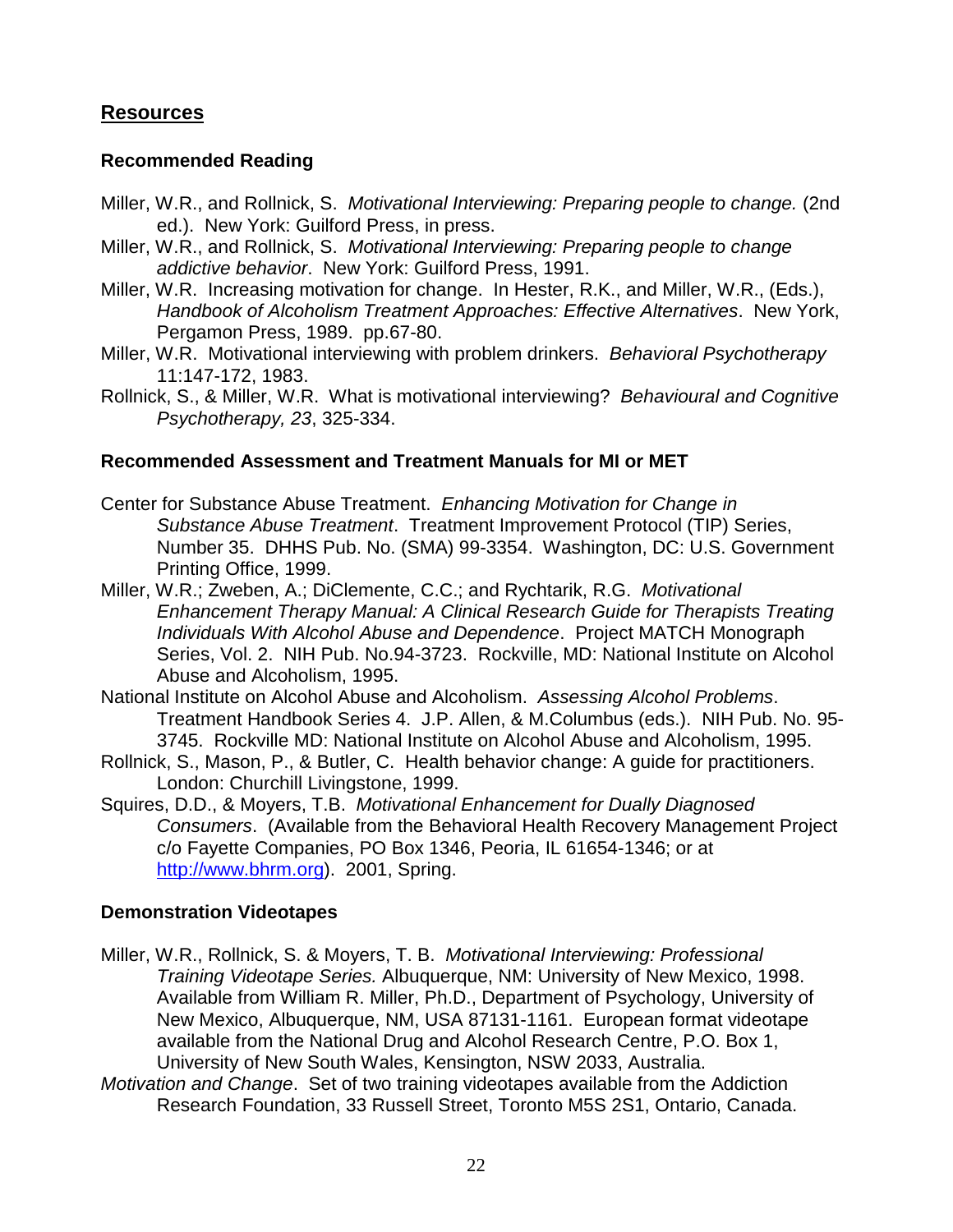<span id="page-22-0"></span>Rollnick, S. *I Want It But I Don't Want It: An Introduction to Motivational Interviewing*. Mind's Eye Video, 1989. European format only. Available from the Department of Psychology, Whitchurch Hospital, Cardiff, Wales, United Kingdom, CF4 7XB.

## **Internet-Based Resources**

The two websites listed below offer a rich source of information regarding the assessment and treatment of addictive behaviors. Many assessment instruments can be downloaded free of charge from the UNM CASAA website, and you can also order training materials and view the locations for upcoming training sessions.

If you are looking for assessment instruments, or information on a variety of other related topics, you can find them on the University of New Mexico Center on Alcoholism, Substance Abuse, and Addictions (CASAA) website at [http://casaa.unm.edu.](#page-2-0)

For information about motivational interviewing, please consult the official MI website at [www.motivationalinterview.org.](#page-2-0)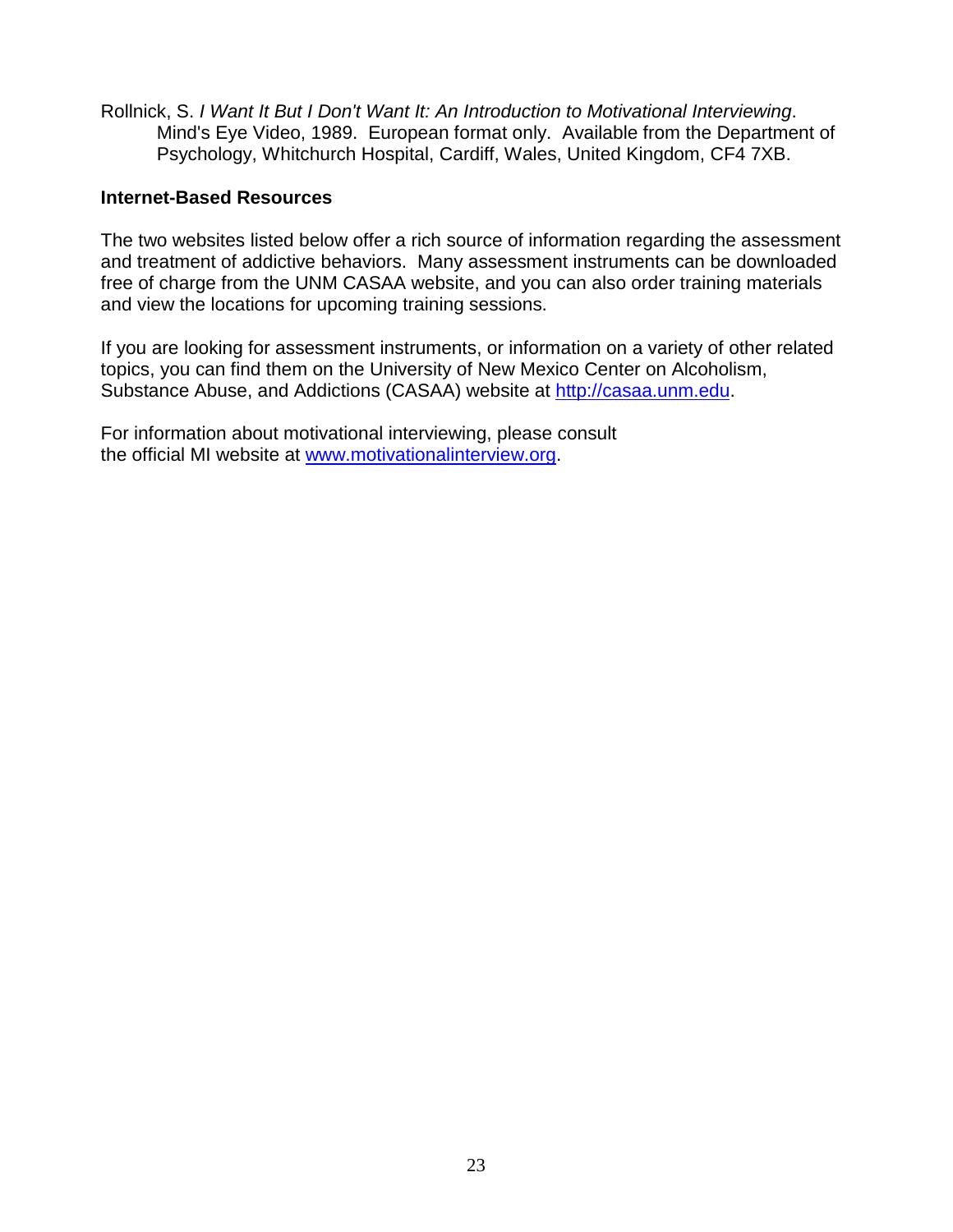### <span id="page-23-0"></span>**References**

Aubrey, L.L. (1998). Motivational interviewing with adolescents presenting for outpatient substance abuse treatment (Doctoral dissertation, University of New Mexico, 1998). Dissertation Abstracts International, 59-03B, 1357.

Bandura, A. (1982). Self-efficacy mechanism in human agency. American Psychologist, 37, 122-147.

Bandura, A. (1977). Self-efficacy: Toward a unifying theory of behavioral change. Psychological Review, 84, 191-215.

Beutler, L.E., Machado, P.O., & Neufeldt, S.A. (1994). Therapist variable. In A.E. Bergin & S.L. Garfield (Eds.), Handbook of psychotherapy and behavior change. New York: Wiley.

Brown, J.M., & Miller, W.R. (1993). Impact of motivational interviewing on participation in residential alcoholism treatment. Psychology of Addictive Behaviors, 7, 211-218.

Burke, B.L., Arkowitz, H. & Dunn, C. (in press). The efficacy of motivational interviewing and its adaptations: What we know so far. In W.R. Miller and S. Rollnick (Authors and Eds.), Motivational interviewing: Preparing people for change (2nd Edition). New York: Guilford Press.

Costello, R.M., Biever, P., & Baillargeon, J.G. (1977). Alcoholism treatment programming: Historical trends and modern approaches. Alcoholism: Clinical and Experimental Research, 1, 311-318.

DiClemente, C.C. (1981). Self-efficacy and smoking cessation maintenance: A preliminary report. Cognitive Therapy and Research, 5, 175-187.

Eisenthal, S., Emery, R., Lazare, A., & Udin, H. (1978). 'Adherence' and the negotiated approach to patienthood. Archives of General Psychiatry, 36, 393-398.

Emrick, C.D. (1974). A review of psychologically oriented treatment of alcoholism: I. The use and interrelationships of outcome criteria and drinking behavior following treatment. Quarterly Journal of Studies on Alcohol, 35, 523-549.

King, S. (2000). On writing: A memoir of the craft. New York: Scribner.

Lafferty, P., Beutler, L.E., & Crago, M. (1989). Differences between more and less effective psychotherapists: A study of select therapist variables. Journal of Consulting and Clinical Psychology, 57, 76-80.

Miller, W.R. (personal communication, June 5, 2001).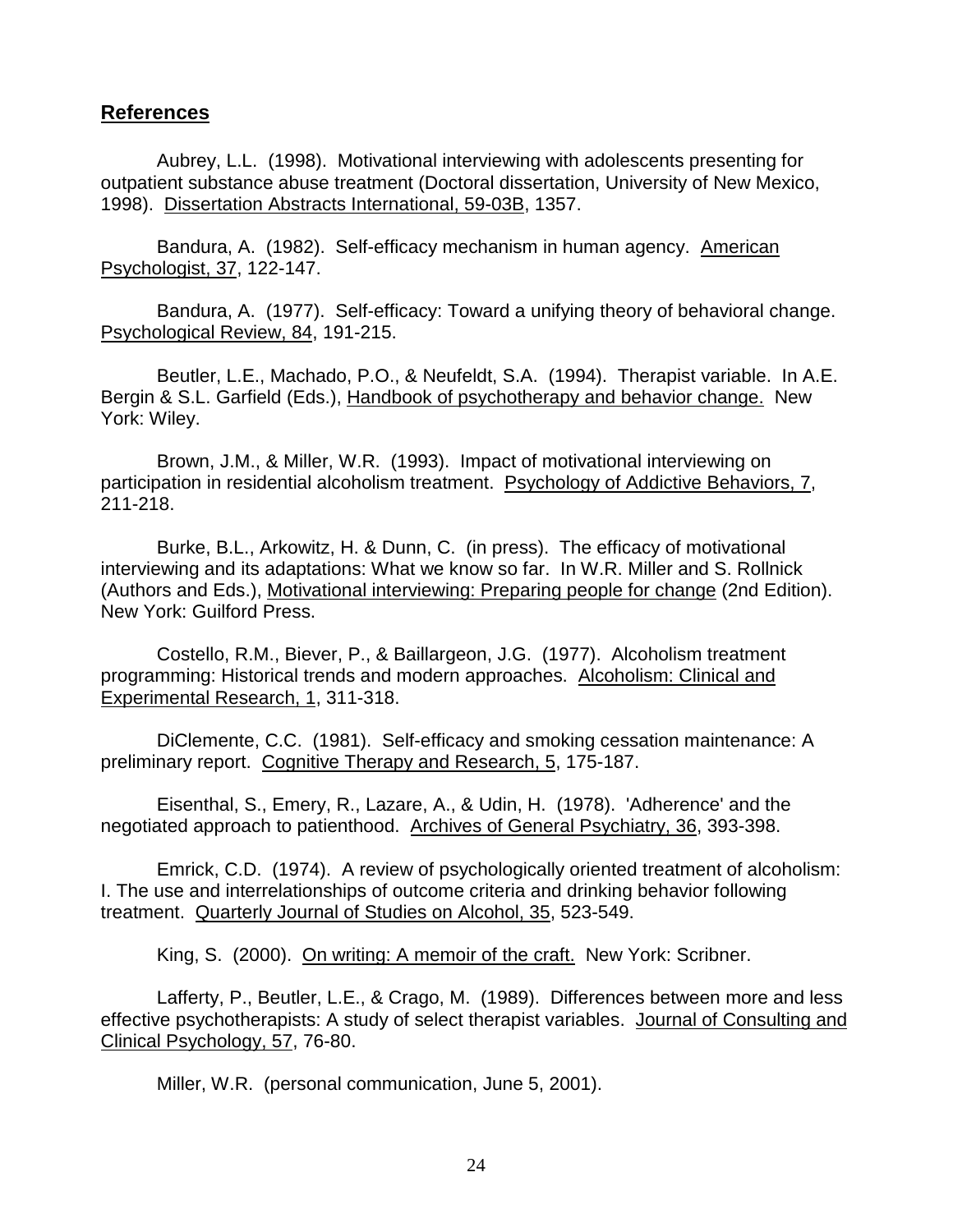Miller, W.R., Benefield, R.G., & Tonigan, J.S. (1993). Enhancing motivation for change in problem drinking: A controlled comparison of two therapist styles. Journal of Consulting and Clinical Psychology, 61, 455-461.

Miller, W.R., & C'de Baca, J. (2001). Quantum change: When epiphanies and sudden insights transform ordinary lives. New York: Guilford Press.

Miller, W.R., and Rollnick, S. (1991). Motivational interviewing: Preparing people to change addictive behavior. New York: Guilford Press.

Miller, W.R., and Rollnick, S. (in press). Motivational interviewing: Preparing people to change. (2nd ed.). New York: Guilford Press.

Miller, W.R., & Hester, R.K. (1986). Inpatient alcoholism treatment: Who benefits? American Psychologist, 41, 794-805

Miller, W.R., Walters, S.T., & Bennett, M.E. (2001). How effective is alcoholism treatment in the United States? Journal of Studies on Alcohol, 62, 211-220.

Miller, W.R., Sovereign, R.G., & Krege, B. (1988). Motivational interviewing with problem drinkers: II. The Drinker's Check-up as a preventive intervention. Behavioral Psychotherapy, 16, 251-268.

Miller, W.R.; Zweben, A.; DiClemente, C.C.; and Rychtarik, R.G. (1995). Motivational Enhancement Therapy Manual: A Clinical Research Guide for Therapists Treating Individuals With Alcohol Abuse and Dependence. Project MATCH Monograph Series, Vol. 2. NIH Pub. No.94-3723. Rockville, MD: National Institute on Alcohol Abuse and Alcoholism.

MINT: Motivational Interviewing Network of Trainers: Annual Meeting. Newport, RI. October 18-21, 1998.

Moyers, T. B. (2000). New perspectives on motivation and change. In D.B. Cooper (Ed.), Alcohol use (pp.151-160). Abingdon, UK: Radcliff Medical Press.

Moyers, T.B. & Yahne, C.E. (1998). Motivational interviewing in substance abuse treatment: Negotiating roadblocks. Journal of Substance Misuse, 3, 30-33.

Noonan, W.C., & Moyers, T.B. (1997). Motivational interviewing. Journal of Substance Misuse, 2, 8-16.

Orford, J, & Edwards, G. (1977). Alcoholism. New York: Oxford University Press.

Prochaska, J.O. & DiClemente, C.C. (1982). Transtheoretical therapy: Toward a more integrative model of change. Psychotherapy: Theory, Research, and Practice, 19, 276-288.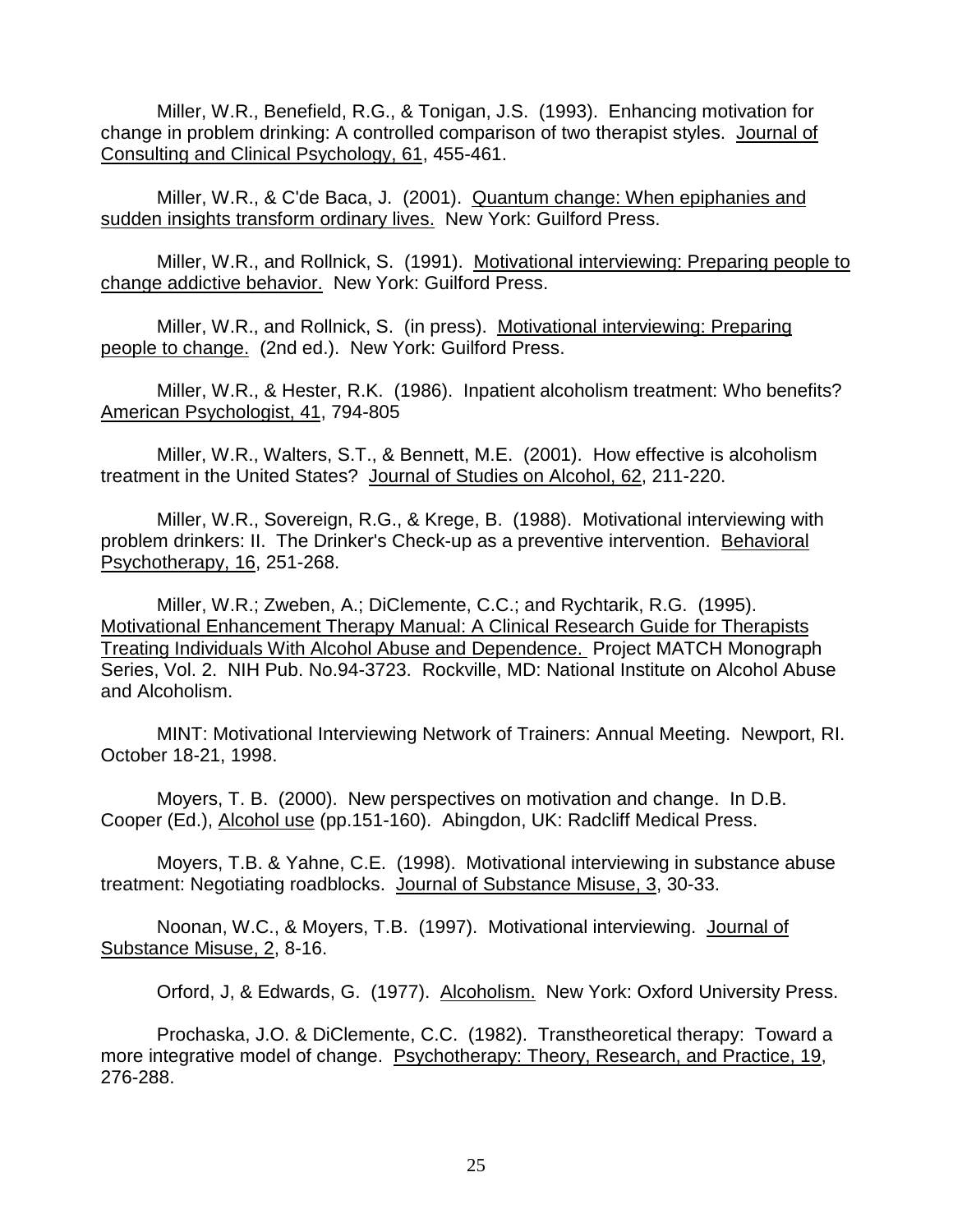Prochaska, J.O. & DiClemente, C.C. (1984). The transtheoretical approach: Crossing traditional boundaries of therapy. Homewood, IL: Dow Jones/Irwin.

Prochaska, J.O. & DiClemente, C.C. (1985). Processes and stages of change in smoking, weight control, and psychological distress. In: S. Schiffman and T. Wills (Eds.), Coping and substance abuse (pp. 319-345). New York: Academic Press.

Prochaska, J.O. & DiClemente, C.C. (1986). Toward a comprehensive model of change. In: W.R. Miller and N. Heather (Eds.), Treating addictive behaviors: Processes of change (pp. 3-27). New York: Plenum Press.

Project MATCH Research Group. (1997). Matching alcoholism treatments to client heterogeneity: Project MATCH posttreatment drinking outcomes. Journal of Studies on Alcohol, 58, 7-29.

Rogers, C.R. (1957). The necessary and sufficient conditions for therapeutic personality change. Journal of Consulting Psychology, 21, 95-103.

Rogers, C.R. (1961). On becoming a person. Boston: Houghton Mifflin.

Saunders, B., Wilkinson, C., & Phillips, M. (1995). The impact of brief motivational intervention with opiate users attending a methadone programme. Addiction, 90, 415-424.

Smith, D.E., Heckemeyer, C.M., Kratt, P.P., & Mason, D.A. (1997). Motivational interviewing to improve adherence to a behavioral weight control program for older obese women with NIDDM: A pilot study. Diabetes Care, 20, 53-54.

Sobell, L.C., Ellingstad, T.P., & Sobell, M.B. (2000). Natural recovery from alcohol and drug problems: Methodological review of the research with suggestions for future directions. Addiction, 95, 749-764.

Sobell, L.C., Cunningham, J.A., & Sobell, M.B. (1996). Recovery from alcohol problems with and without treatment: Prevalence in two population surveys. American Journal of Public Health, 86, 966-972.

Sobell, L.C., Sobell, M.B., & Toneatto, T. (1992). Recovery from alcohol problems without treatment. In: N. Heather, W.R. Miller, & J. Greely (Eds.), Self-control and the addictive behaviours (pp. 198-242). New York: Maxwell Macmillan.

Solomon, K.E., & Annis, H.M. (1990). Outcome and efficacy expectancy in the prediction of post-treatment drinking behavior. British Journal of Addiction, 85, 659-665.

Stephens, R.S., Roffman, R.A., Cleaveland, B.L., Curtin, L., & Wertz, J. (1994). Extended versus minimal interventions with marijuana dependent adults. Paper presented at the annual meeting of the Association for Advancement of Behavior Therapy, San Diego, CA.